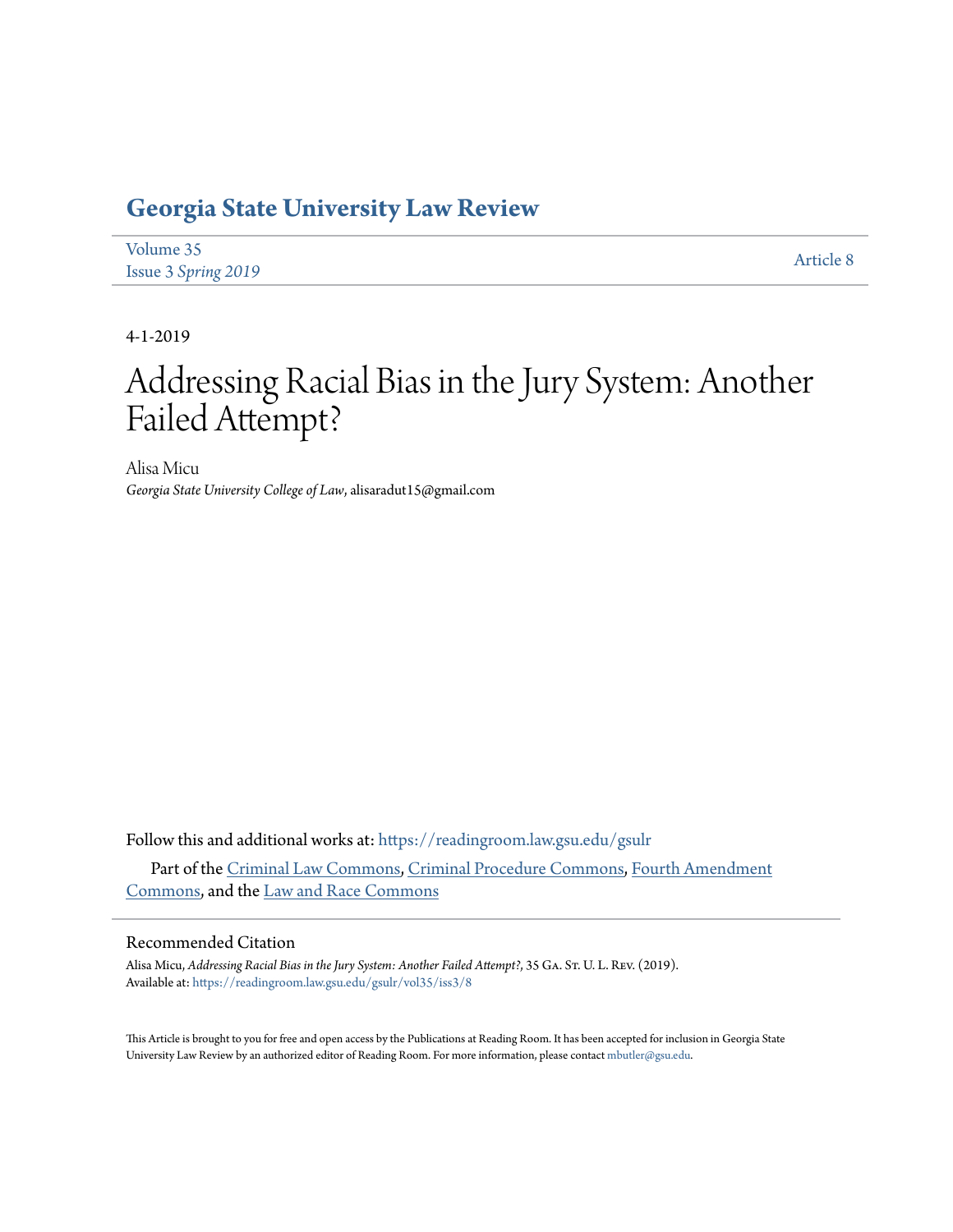# **ADDRESSING RACIAL BIAS IN THE JURY SYSTEM: ANOTHER FAILED ATTEMPT?**

# **Alisa Micu\***

# **INTRODUCTION**

A long-standing rule of evidence, Rule 606(b), also referred to as the no-impeachment rule, establishes that testimony of jurors regarding events in deliberations cannot be used to question the validity of a verdict.<sup>1</sup> Courts have held that the no-impeachment rule is the general tenet governing the use of juror testimony when a defendant seeks a new trial.<sup>2</sup> The purpose of this rule is to balance the preservation of valid verdicts with the interests of ensuring a fair trial for the defendant, and it expressly prohibits an inquiry based on juror misconduct during deliberations.<sup>3</sup> By not allowing defendants to challenge jurors individually, the rule prevents endless appeals and contests while simultaneously protecting the accused's constitutional right to a fair trial by a jury of his peers.<sup>4</sup> The no-impeachment rule presumes honesty during jury deliberations and only under certain limited exceptions allows evidence from the jury room to challenge a

1

 <sup>\*</sup>J.D. Candidate, 2019, Georgia State University College of Law. I want to thank Professor Paul S. Milich for his guidance and insight into the topic and feedback throughout the writing process. Thank you also to the Georgia State University Law Review for all the hard work that went into editing this Note.

<sup>1.</sup>Fed. R. Evid. 606(b); *see* Warger v. Shauers, 135 S. Ct. 521, 524 (2014). "Federal Rule of Evidence 606(b) provides that . . . juror testimony regarding what occurred in a jury room is [an] inadmissible . . . 'inquiry into the validity of a verdict . . . .' Rule 606(b) precludes a party seeking a new trial from using . . . what another juror said in deliberations . . . ." *Id.*; *see also* Hyde & Schneider v. United States, 225 U.S. 347, 384 (1912) ("[T]he testimony of jurors should not be received to show matters which essentially inhere in the verdict itself and necessarily depend upon the testimony of the jurors and can receive no corroboration."), *superseded by statute as stated in* Pena-Rodriguez v. Colorado, 137 S. Ct. 855 (2017).

 <sup>2.</sup> Fed. R. Evid. 606(b) advisory committee's note on subdivision (b) ("The authorities are in virtually complete accord in excluding the evidence.") (citing Fryer, *Note on Disqualification of Witnesses, Selected Writings on Evidence and Trial* 345, 347 (Fryer ed. 1957); *see also* McDonald v. Pless, 238 U.S. 264, 269 (1915) ("[W]hat is unquestionably the general rule . . . the losing party cannot, in order to secure a new trial, use the testimony of jurors to impeach their verdict.").

<sup>3</sup>*. McDonald*, 238 U.S. at 265; *see also* United States v. Villar, 586 F.3d 76, 78 (1st Cir. 2009).

<sup>4</sup>*. McDonald*, 238 U.S. at 266.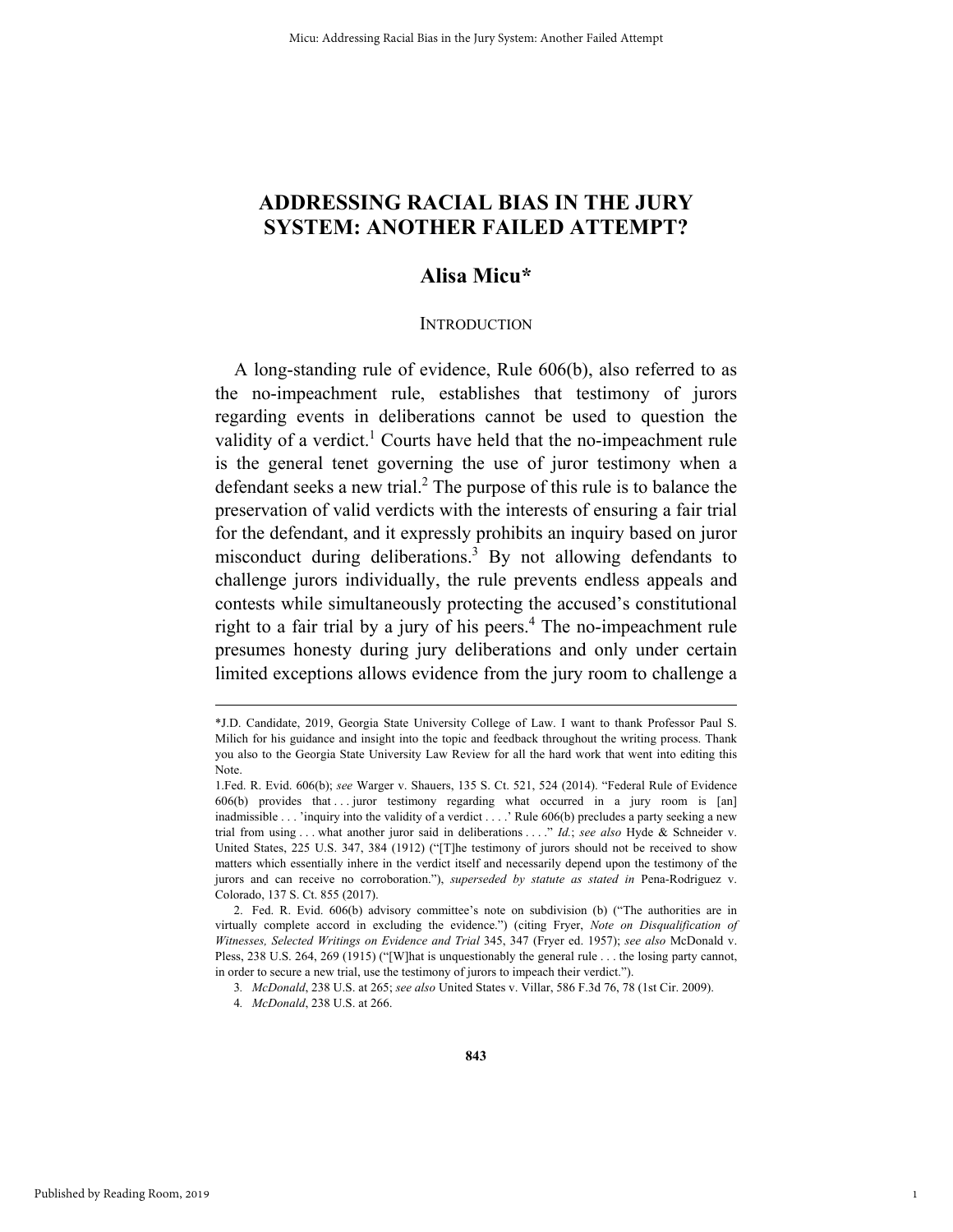verdict.<sup>5</sup> Under these exceptions, the rule admits testimony about extraneous influence that may have prejudicially influenced the verdict.<sup>6</sup> Through the limited scope of its exceptions, the rule protects the finality of verdicts and freedom of deliberations and prevents jurors from being exposed to harassment based on their conduct during deliberations.7

Once viewed as the backbone of the judicial system, the jury's competency has been called into question by concerns of due process.8 In the 2017 *Pena-Rodriguez v. Colorado* decision, the Supreme Court of the United States weighed the importance of the centuries-old principles that the no-impeachment rule seeks to protect against the potential harm that jurors' racial biases may have on the defendant and the verdict.<sup>9</sup> In doing so, the Court overturned a Colorado Supreme Court decision that had barred evidence of a juror's racial statements made during deliberations under Federal Rule of Evidence  $606(b)$ .<sup>10</sup> Evaluating the protections afforded by the

 <sup>5</sup>*. Id.* at 267–68.

The rule is based upon controlling considerations of a public policy which in these cases chooses the lesser of two evils. When the affidavit of a juror, as to the misconduct of himself or the other members of the jury, is made the basis of a motion for a new trial the court must choose between redressing the injury of the private litigant and inflicting the public injury which would result if jurors were permitted to testify as to what had happened in the jury room.

*Id.* at 265. *See also* Grenz v. Werre, 129 N.W.2d 681, 693 (N.D. 1964) ("The law presumes that the jury was composed of fair-minded persons and that their verdict expressed their honest judgment."); Mattox v. United States, 146 U.S. 140, 149 (1892) ("[T]he evidence of jurors as to the motives . . . which affected their deliberations[] is inadmissible . . . [, b]ut a juryman may testify to any facts . . . of the existence of any extraneous influence . . . ."), *superseded by rule as stated in* Pena-Rodriguez v. Colorado, 137 S. Ct. 855 (2017).

<sup>6</sup>*. Villar*, 586 F.3d at 83. ("Juror testimony about a matter characterized as 'external' to the jury is admissible under Rule 606(b)[] while testimony about 'internal' matters is barred by the [r]ule.").

<sup>7</sup>*. See McDonald*, 238 U.S. at 267–68 (explaining how jurors would be exposed to harassment absent the no-impeachment rule). The Court explained:

Jurors would be harassed and beset by the defeated party in an effort to secure from them evidence of facts which might establish misconduct sufficient to set aside a verdict. If evidence thus secured could be thus used, the result would be to make what was intended to be a private deliberation[] the constant subject of public investigation—to the destruction of all frankness and freedom of discussion and conference.

*Id.*

 <sup>8.</sup> Douglas G. Smith, *Structural and Functional Aspects of the Jury: Comparative Analysis and Proposals for Reform*, 48 Ala. L. Rev. 441, 445 (1997).

<sup>9</sup>*. See generally* Pena-Rodriguez v. Colorado, 137 S. Ct. 855 (2017).

<sup>10</sup>*. See generally id.*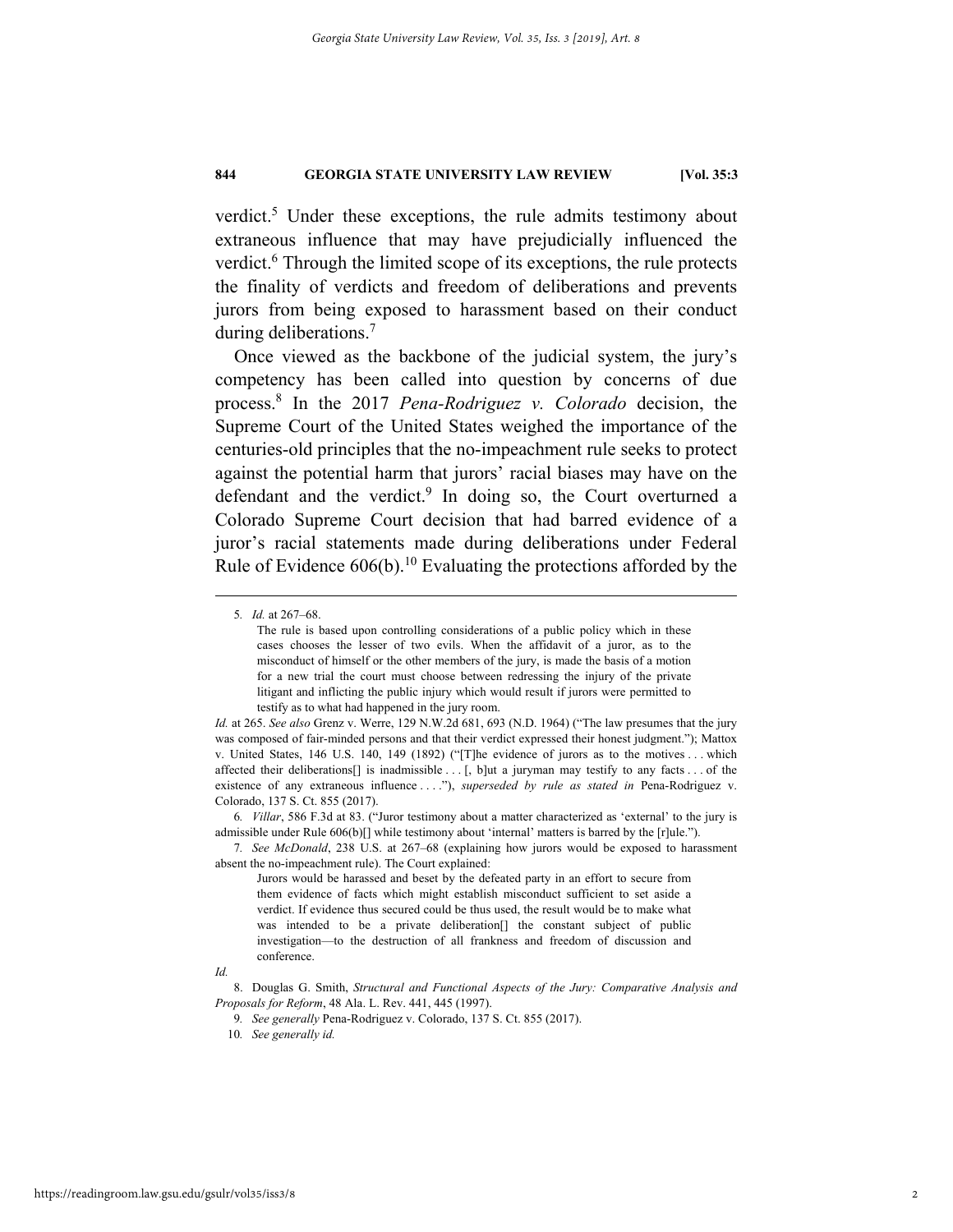Sixth Amendment, the *Pena-Rodriguez* Court concluded that the Constitution requires an additional exception to the no-impeachment rule.<sup>11</sup> Thus, the Court held that evidence of racial statements made during deliberations is allowed to impeach the credibility of a verdict.<sup>12</sup> The Court overturned precedent that excluded this evidence as a necessary measure to the administration of justice and a guard against the injury caused by racial bias.<sup>13</sup>

This Note explores the majority opinion and the dissents in *Pena-Rodriguez* regarding whether the Supreme Court has adequately provided guidance for lower courts to follow the ruling, which now allows exceptions for evidence of racial bias to Rule 606(b). Part I discusses the history of the no-impeachment rule, its foundation in the Sixth Amendment, and its constitutional requirements.<sup>14</sup> Further, Part I discusses the different approaches that courts have taken in adopting Rule 606(b) and what problems courts have identified in its application.15 Part II analyzes whether the Supreme Court, as a practical matter, has provided a workable procedural scheme for lower courts to follow in meeting their new legal obligation to consider a juror's racial bias after the verdict, or whether the Court has left open important considerations, creating precedent that will further erode the protections of the no-impeachment rule.<sup>16</sup> Finally, Part III proposes actions that the Supreme Court could take to clarify questions raised by the *Pena-Rodriguez* ruling*.* 17

 <sup>11</sup>*. Id.* at 867.

<sup>12</sup>*. Id.* ("The Court must decide whether the Constitution requires an exception to the noimpeachment rule when a juror's statements indicate that racial animus was a significant motivating factor in his or her finding of guilt."). Stating that "[t]he duty to confront racial animus in the justice system is not the legislature's alone[,]" the Court recognized that "[t]ime and again, this Court has been called upon to enforce the Constitution's guarantee against state-sponsored racial discrimination in the jury system." *Id.*

<sup>13</sup>*. Id.* ("[T]his Court has been called upon to enforce the Constitution's guarantee against statesponsored racial discrimination in the jury system."). The Court explained that "[t]he unmistakable principle underlying these precedents is that discrimination on the basis of race, 'odious in all aspects, is especially pernicious in the administration of justice.'" *Pena-Rodriguez*, 137 S. Ct. at 868 (quoting Rose v. Mitchell, 443 U.S. 545, 555 (1979)).

<sup>14</sup>*. See infra* Part I.

<sup>15</sup>*. See infra* Part I.

<sup>16</sup>*. See infra* Part II.

<sup>17</sup>*. See infra* Part III.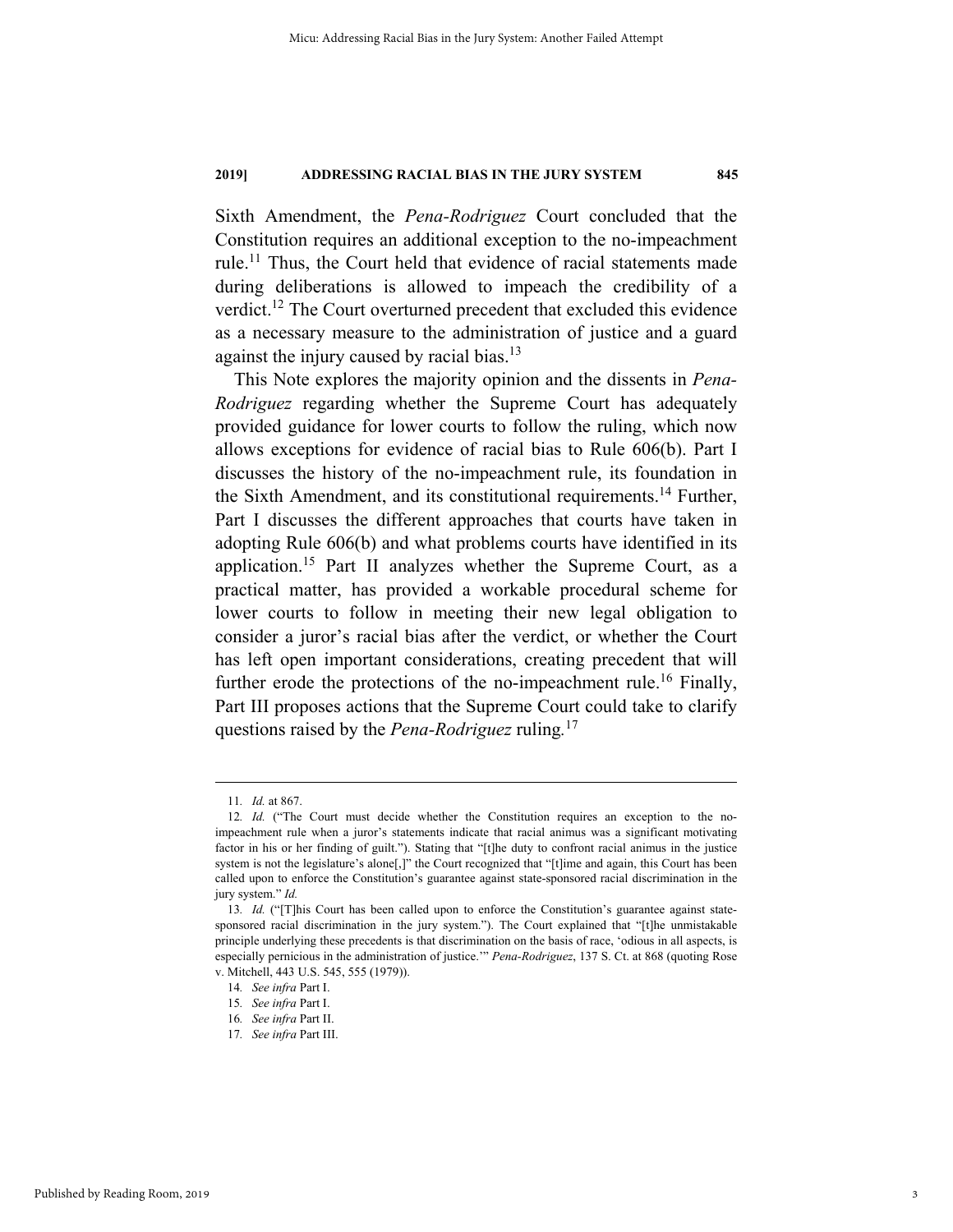# *I. Background*

Rooted in principles of ensuring verdict finality and the freedom of juror deliberations, the no-impeachment rule has maintained the integrity of the jury system and its deliberative components.<sup>18</sup> It has not only ensured the finality of verdicts but has also safeguarded against harassment of jurors after a verdict has been rendered.<sup>19</sup> The jury's independence from outside influence instills confidence that the court's decision is not biased toward any one particular party.<sup>20</sup> A direct correlation exists between the public's confidence in a jury and the jury's ability to legitimize judicial outcomes.<sup>21</sup> However, the value placed in a jury's ability to use "common sense" in its fact finding has been diminished by increased concerns of juror prejudice.22

# *A. The Origins of the No-Impeachment Rule*

Rules prohibiting the use of juror testimony to impeach a verdict originated in England and predate the ratification of the United States Constitution.23 The English Mansfield Rule provided a rigid approach to dealing with juror testimony by "prohibit[ing] jurors, after the verdict was entered, from testifying either about their subjective mental processes or about objective events that occurred during deliberations."<sup>24</sup> American courts adopted the Mansfield Rule

 <sup>18.</sup> Fed. R. Evid. 606(b) advisory committee's note on subdivision (b).

<sup>19</sup>*. Id.* Protection of the manner in which the jury reached its verdict "extends to each of the components of deliberation, including arguments, statements, discussions, mental and emotional reactions, votes, and any other feature of the process." *Id.*; *see also* Pena-Rodriguez v. Colorado, 137 S. Ct. 855, 861 (2017). "A general rule ... give[s] substantial protection to verdict finality and . . . assure[s] jurors that . . . their verdict . . . will not later be called into question based on the comments or conclusions they expressed during deliberations. This principle, itself centuries old, is often referred to as the no-impeachment rule." *Pena-Rodriguez*, 137 S. Ct. at 861.

 <sup>20.</sup> Smith, *supra* note 8, at 482–83.

<sup>21</sup>*. Id.* at 483 ("[I]f public confidence in the jury as an institution capable of arriving at 'correct' or just outcomes is undermined then there will be a corresponding reduction in the ability of the jury to confer legitimacy upon trial proceedings.").

<sup>22</sup>*. Id.* at 487–88.

<sup>23</sup>*. Pena-Rodriguez*, 137 S. Ct. at 863. The Mansfield rule originated in England in the case of *Vaise v. Delaval*. *Id.* "Rules barring the admission of juror testimony to impeach a verdict . . . have a long history[,] . . . pre-dat[ing] the ratification of the Constitution." *Id.* at 875.

<sup>24</sup>*. Id.* at 863. The Mansfield Rule originated in *Vaise v. Delaval*, where Lord Mansfield did not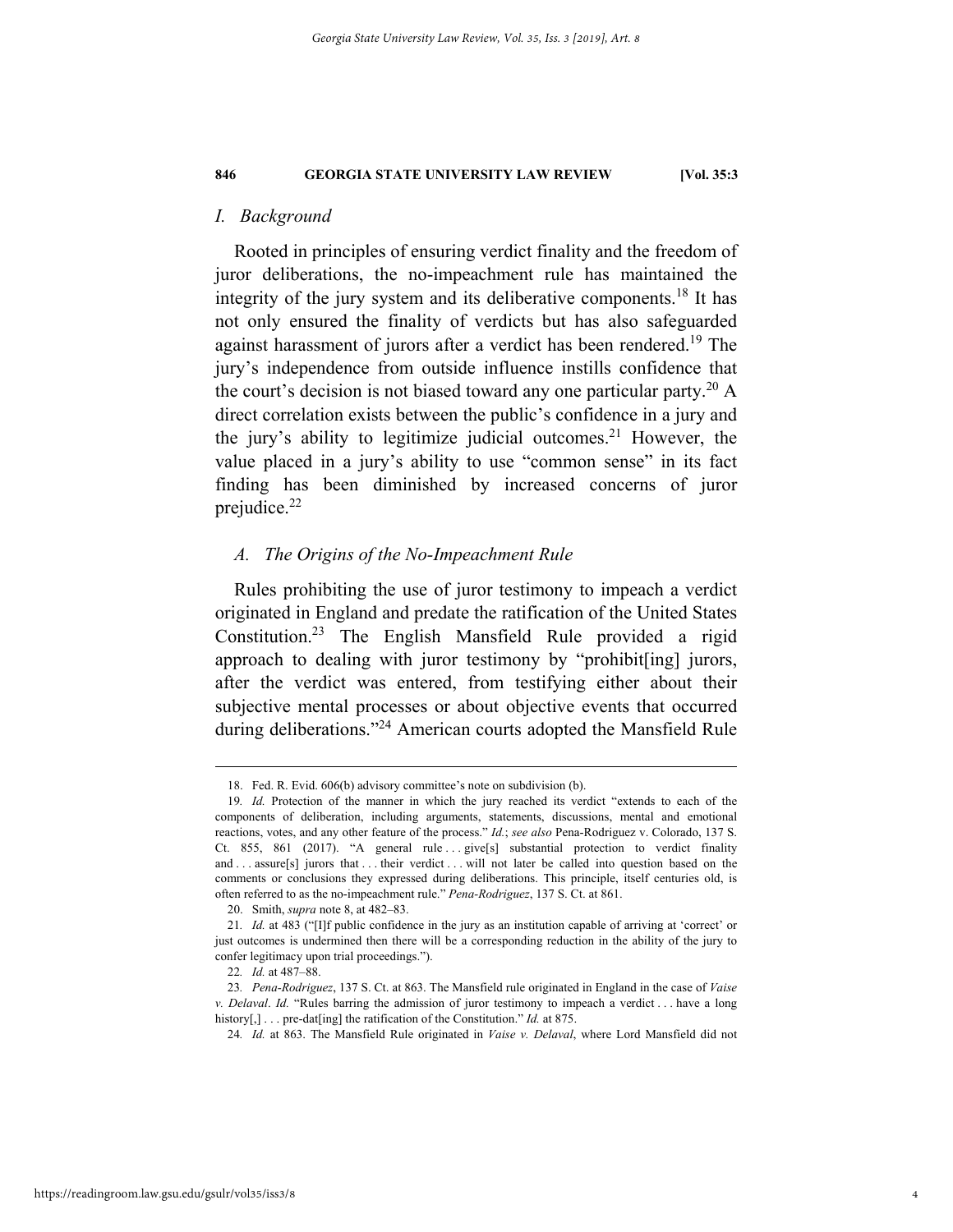but provided some exceptions.25 In *Mattox v. United States*, the Court recognized an exception to the Mansfield rule and drew a distinction between jury misconduct during deliberations and improper outside influences upon jurors.<sup>26</sup> As a result, some jurisdictions adopted the federal approach to the no-impeachment rule, permitting exceptions only for testimony about events extraneous to the deliberative process.27 Others adopted the Iowa rule, a more lenient version of the Mansfield rule that allowed jurors to testify about objective facts and events occurring during deliberations.<sup>28</sup>

allow juror testimony that the case had been decided through a game of chance. *Id.* This rule "prohibited jurors, after the verdict was entered, from testifying either about their subjective mental processes or about objective events that occurred during deliberations." *Id.*

 <sup>25.</sup> Pena-Rodriguez v. Colorado, 137 S. Ct. 855, 863 (2017).

American courts adopted the Mansfield rule as a matter of common law, though not in every detail. Some jurisdictions adopted a different, more flexible version of the noimpeachment bar known as the "Iowa rule." Under that rule, jurors were prevented only from testifying about their own subjective beliefs, thoughts, or motives during deliberations. Jurors could, however, testify about objective facts and events occurring during deliberations, in part because other jurors could corroborate that testimony. An alternative approach, later referred to as the federal approach, stayed closer to the original Mansfield rule.

*Id.* (citations omitted); *see also* Martinez v. Food City, Inc., 658 F. 2d 369, 373–74.

 <sup>26.</sup> Mattox v. United States, 146 U.S. 140, 148 (1892), *superseded by rule as stated in* Pena-Rodriguez v. Colorado, 137 S. Ct. 855 (2017).

There is, however, a recognized distinction between what may and what may not be established by the testimony of jurors to set aside a verdict.

<sup>. . . &</sup>quot;Public policy forbids that a matter resting in the personal consciousness of one juror should be received to overthrow the verdict, because . . . it is not accessible to other testimony; it gives to the secret thought of one the power to disturb the expressed conclusions of twelve; its tendency is to produce bad faith on the part of a minority . . . ; to induce tampering with individual jurors subsequent to the verdict. But as to overt acts, they are accessible to the knowledge of all the jurors; if one affirms misconduct, the remaining eleven can deny; one cannot disturb the action of the twelve; it is useless to tamper with one, for the eleven may be heard."

*Id.* at 148–49 (quoting Perry v. Bailey, 12 Kan. 539, 545 (Kan. 1874)); *see also* Robert A. Gallagher, *RECENT DECISION: Pennsylvania's Exception to the No-Impeachment Rule Regarding Jury Deliberations Affected by Extraneous Information:* Pratt v. St. Christopher's Hosp., 44 Duq. L. Rev. 575, 584 (2006) ("Jurors may use affidavits to testify as to overt acts, more commonly referred to as extraneous prejudicial information that may have prejudiced the jury.").

<sup>27</sup>*. Pena-Rodriguez*, 137 S. Ct. at 863. Under the federal rule, "the no-impeachment bar permitted an exception only for testimony about events extraneous to the deliberative process, such as reliance on outside evidence—newspapers, dictionaries, and the like—or personal investigation of the facts." *Id.*

<sup>28</sup>*. Id.* ("Under [the Iowa] rule, jurors were prevented only from testifying about their own subjective beliefs, *thoughts*, or motives during deliberations . . . [but] could, however, testify about objective facts and events occurring during deliberations, in part because other jurors could corroborate that testimony.") (emphasis added) (citation omitted).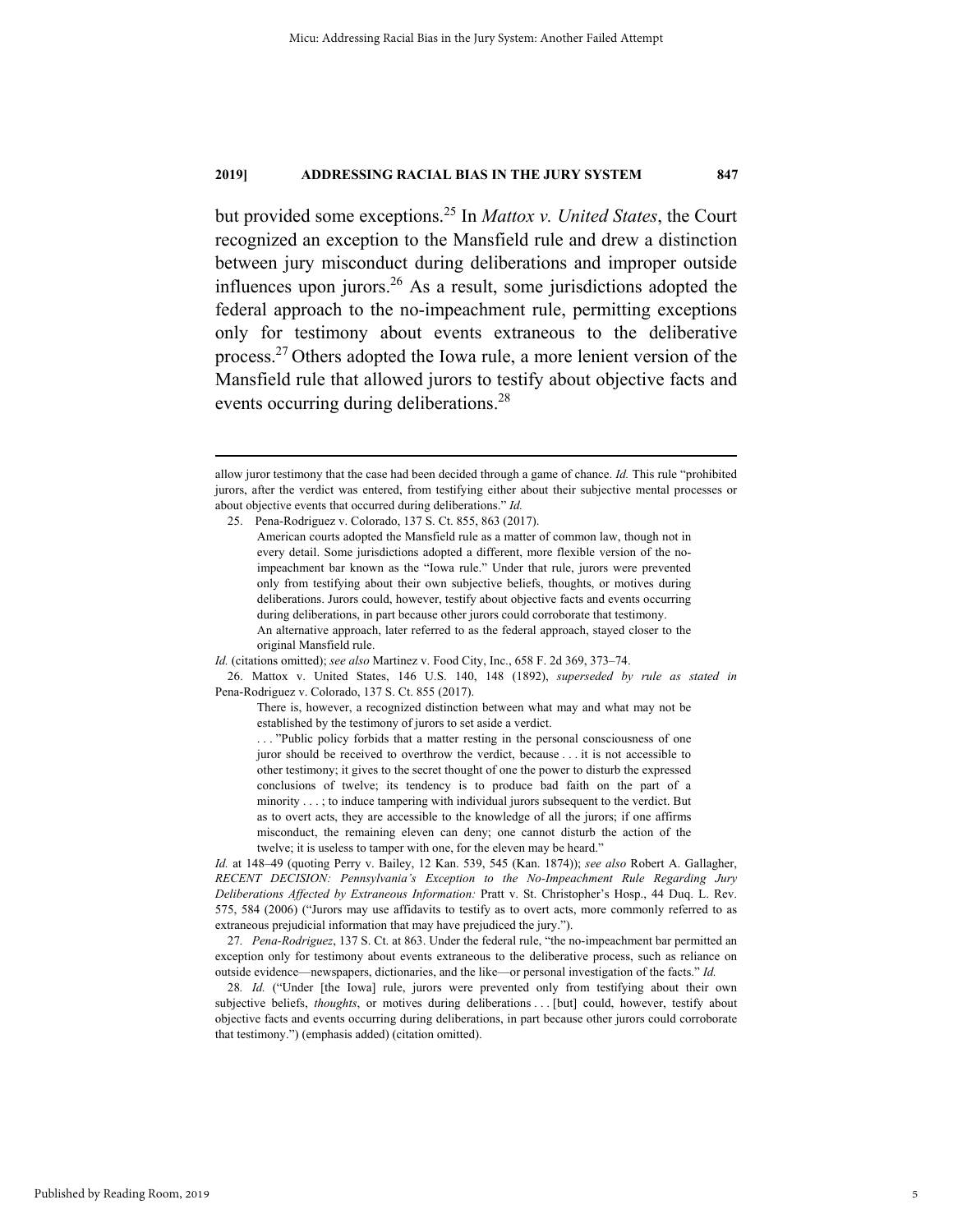In 1975, by adopting the Federal Rules of Evidence, Congress rejected the Iowa rule, endorsing a broad no-impeachment approach with only a few exceptions.<sup>29</sup> The preliminary rule of evidence has undergone several changes over the decades, which narrowed the scope originally contemplated.<sup>30</sup> Congress did not specifically address juror bias in the no-impeachment rule.<sup>31</sup> Rather, the rule prohibits a juror from testifying about any events that occurred during jury deliberations with exceptions only for "extraneous prejudicial information" introduced to a jury, "outside influence . . . improperly brought," or "a mistake . . . made in entering the verdict . . . . " $32$  As a result of the rule's lack of specificity in dealing with racial bias, jurisdictions have applied it inconsistently.<sup>33</sup>

*Id.* 

31. Fed. R. Evid. 606(b).

 <sup>29.</sup> McDonald v. Pless, 238 U.S. 264, 267 (1915) (excluding juror testimony about objective events in the jury room, where the jury allegedly calculated a damages award by averaging the numerical submissions of each member, because admitting that evidence would have dangerous consequences); *see also Pena-Rodriguez*, 137 S. Ct. at 864; Amanda R. Wolin, Comment, *What Happens in the Jury Room Stays in the Jury Room* . *. . but Should It?: A Conflict Between the Sixth Amendment and Federal Rule of Evidence 606(b)*, 60 UCLA L. Rev. 262, 269 (2012).

Although Rule 606(b) imposes a general prohibition on juror testimony regarding any statement or incident occurring during deliberations, this bar is subject to three exceptions. The first exception permits a juror to provide testimony regarding extraneous prejudicial information brought to the jury's attention. The second exception allows testimony regarding outside influences improperly brought to bear on the deliberation process. The third exception permits jurors to give testimony regarding clerical errors made in filling out the verdict form.

 <sup>30.</sup> Fed. R. Evid. 606(b) advisory committee's note to subdivision (b); *see also Pena-Rodriguez*, 137 S. Ct. at 864 ("The substance of the [r]ule has not changed since 1975, except for a 2006 modification permitting evidence of a clerical mistake on the verdict form."). The 2006 amendment to Rule 606 specifically rejects the broader exception, adopted by some courts, allowing the use of juror testimony to prove a misunderstanding about the consequences of their verdict because an inquiry into whether the jury misunderstood an instruction goes to the "jurors' mental processes underlying the verdict, rather than the verdict's accuracy in capturing what the jurors had agreed upon." Fed. R. Evid. 606(b) advisory committee's note on subdivision (b).

<sup>32</sup>*. Id.* 606(b)(1), (2); *see also* Wolin, *supra* note 29, at 272 ("Congress did not specifically address juror bias or prejudice and, thus, did not state whether it is the type of objective matter about which jurors should not be permitted to testify.").

<sup>33</sup>*. See infra* Section I.C.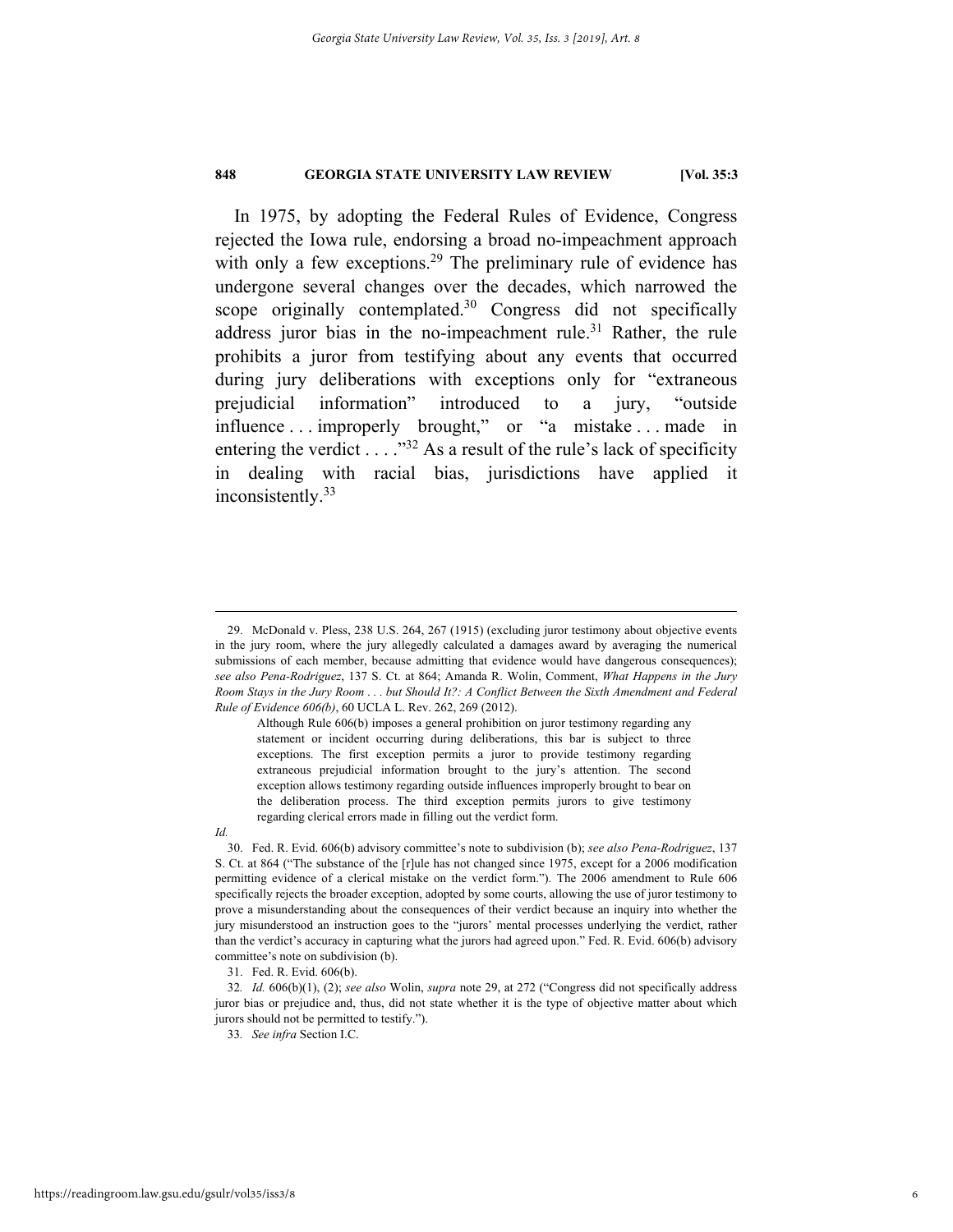# *B. The no-impeachment rule and the Requirements of the Sixth Amendment*

The Sixth Amendment guarantees the right to an impartial jury in a criminal trial.<sup>34</sup> The Fourteenth Amendment extends the guarantees of the Sixth Amendment to the states.<sup>35</sup> At common law, the right to a fair trial does not provide for the ability to invalidate a jury verdict on the basis of juror testimony regarding misconduct during deliberations.<sup>36</sup> Thus, the circuits are split regarding the extent to which the Sixth Amendment protects defendants' rights when they believe that a juror's bias or prejudice influenced the final verdict. $37$ The conflict between the Sixth Amendment and Rule 606(b) is reconciled by exceptions—in certain circumstances—to the prohibition of the use of information from jury deliberations to impeach verdicts.38 Regardless of how different jurisdictions have

38*. Id.* The Court stated:

. . . .

 <sup>34.</sup> U.S. Const. amend. VI; *see* Turner v. Murray, 476 U.S. 28, 40 (1986) (quoting Ham v. South Carolina, 409 U.S. 524, 532 (1973) (Marshall, J., concurring in part and dissenting in part)) ("The Sixth Amendment guarantees criminal defendants an impartial jury . . . . '[T]he right to an impartial jury carries with it the concomitant right . . . to insure [sic] that the jury is impartial.'"); *see also Pena-Rodriguez*, 137 S. Ct. at 871–72 (citing Apprendi v. New Jersey, 530 U.S. 466, 500 (2000) (Thomas, J., concurring)) ("The Sixth Amendment's protection of the right, '[i]n all criminal prosecutions,' to a 'trial, by an impartial jury,' is limited to the protections that existed at common law when the Amendment was ratified.").

 <sup>35.</sup> Duncan v. Louisiana, 391 U.S. 145, 149 (1968) ("Because we believe that trial by jury in criminal cases is fundamental to the American scheme of justice, we hold that the Fourteenth Amendment guarantees a right of jury trial in all criminal cases which . . . would come within the Sixth Amendment's guarantee.").

<sup>36</sup>*. Pena-Rodriguez*, 137 S. Ct. at 872.

 <sup>37.</sup> Wolin, *supra* note 29, at 265–66. "There is a split among the circuit courts regarding the intersection of the Sixth Amendment's guarantee of trial by an impartial jury and Rule 606(b)'s prohibition of juror testimony when a juror voluntarily raises allegations of another juror's bias or prejudice after the verdict." *Id.*

There is a split among the circuit courts regarding the intersection of the Sixth Amendment's guarantee of trial by an impartial jury and Rule 606(b)'s prohibition of juror testimony when a juror voluntarily raises allegations of another juror's bias or prejudice after the verdict.

At first it appears that the language of Rule 606(b) provides an absolute prohibition on a juror testifying to what transpired during deliberations: Rule 606(b) states in part that "a juror may not testify about any statement made or incident that occurred during the jury's deliberations." Congress, however, also added three exceptions to this bar . . . . "A juror may testify about whether: (A) extraneous prejudicial information was improperly brought to the jury's attention; [or] (B) an outside influence was improperly brought to bear upon any juror . . . ."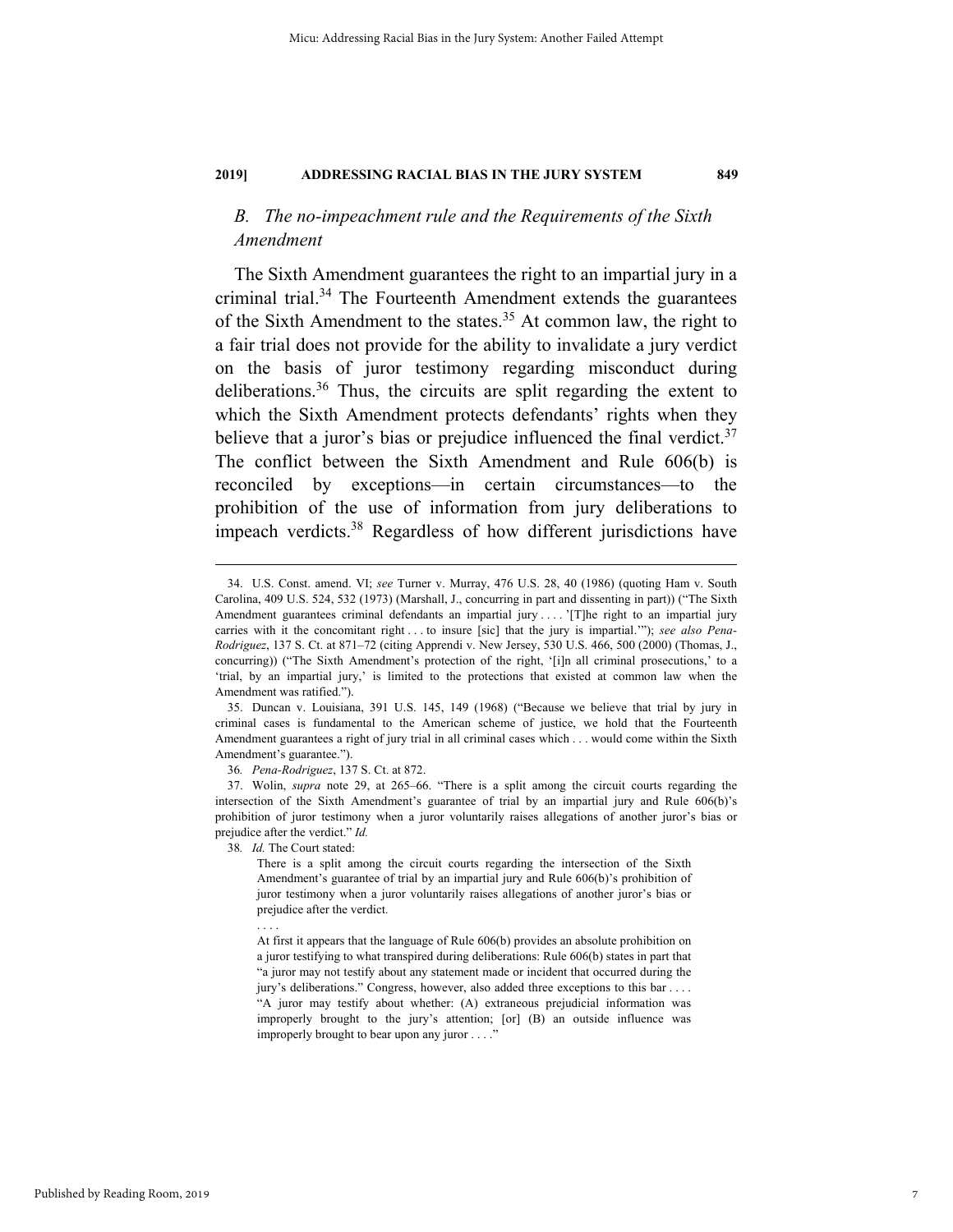applied the rule, a defendant's Sixth Amendment concerns have to some extent shaped the decision as to whether a juror has improperly prejudiced a verdict.39 In *Batson v. Kentucky* the Court made a first attempt to eliminate racial bias from the jury system at the voir dire stage of the trial process, but the attempt proved to be ineffective.<sup>40</sup> Thus, some courts have specifically recognized that in instances where voir dire does not permit an informed basis on which to exercise peremptory challenges, the Sixth Amendment's guarantee of fairness in the trial process may require an inquiry into whether jurors' racial biases influenced the decision to convict.<sup>41</sup> Although every state follows some version of the no-impeachment rule, some have implemented exceptions for when a juror's racial bias influences deliberations.42

1

There are, however, constitutional requirements with respect to questioning prospective jurors about racial or ethnic bias. The "special circumstances" under which the Constitution requires a question on racial prejudice were described in *Ristaino v. Ross*, by contrasting the facts of that case with those in *Ham v. South Carolina*, in which we held it reversible error for a state court to fail to ask such a question.

*Id.* (citations omitted).

*Id.* (footnotes omitted)

 <sup>39.</sup> Fed. R. Evid. 606(b) advisory committee's note on subdivision (b).

<sup>40</sup>*. See generally* Batson v. Kentucky, 476 U.S. 79 (1986).

 <sup>41.</sup> Turner v. Murray, 476 U.S. 28, 40 (1986) (quoting Aldridge v. United States, 283 U.S. 308, 310 (1931)) ("[W]e held long ago that 'essential demands of fairness' may require a judge to ask jurors whether they entertain any racial prejudice."); *see also* Rosales-Lopez v. United States, 451 U.S. 182, 189 (1981).

 <sup>42.</sup> Pena-Rodriguez v. Colorado, 137 S. Ct. 855, 865 (2017). Forty-two jurisdictions follow the federal Rule, whereas nine follow the Iowa Rule, which states that jurors could testify about objective facts and events occurring during deliberations but not about their own subjective beliefs, thoughts, or motives during deliberations. *Id.* Other courts have treated the issue of racial bias differently. United States v. Benally, 546 F.3d 1230, 1240–41 (10th Cir. 2008), *abrogated by* Pena-Rodriguez v. Colorado, 137 S. Ct. 855 (2017). For example, the court in *Benally* declined to find an exception because other safeguards protect a defendants' constitutional interests. *Id.* In *Williams v. Price*, the court indicated in dicta that no exception exists but held that the racial bias exception was not clearly established. Williams v. Price, 343 F.3d 223, 237–39 (3d Cir. 2003), *abrogated by* Pena-Rodriguez v. Colorado, 137 S. Ct. 855 (2017). The court in *Martinez v. Food City, Inc.* held that evidence of racial bias is excluded by Rule 606(b) but did not address whether the Constitution may demand an exception. Martinez v. Food City, Inc., 658 F. 2d 369, 373–74 (5th Cir. 1981). In *Wright v. Illinois & Mississippi Telephone Co.*, the Supreme Court of Iowa did not say that a juror's declaration cannot be received in any case. Wright v. Ill. & Miss. Tel. Co., 20 Iowa 195, 201 (1866). By Iowa Code § 1810, the affidavits of jurors may be received on applications for new trials, but cannot be compelled to make them, and it is unclear that they could be used to impeach a verdict. *Id.* at 198.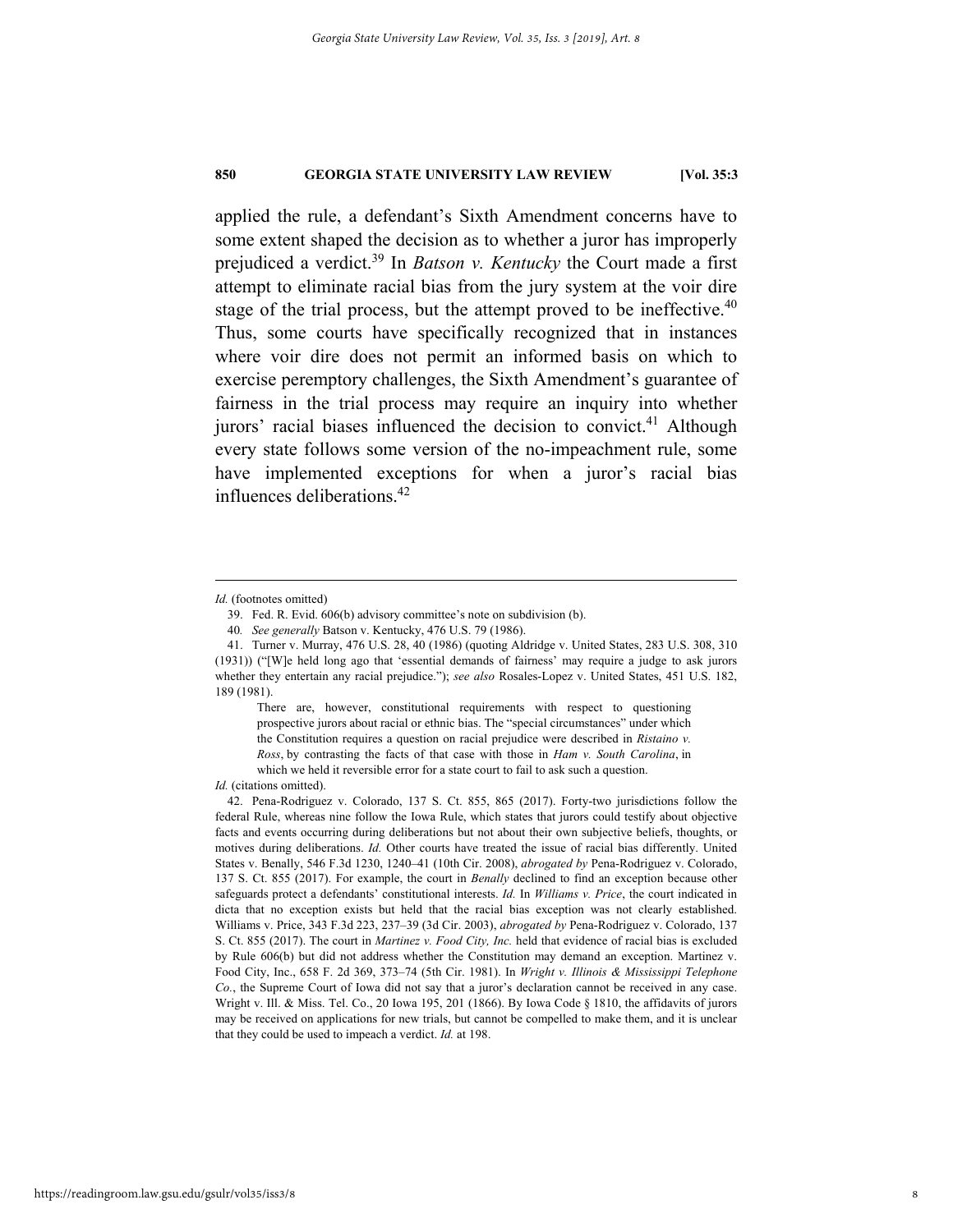# *C. How States Have Treated Issues of Juror Bias in Deliberations*

Courts have struggled to find a balance between protecting a defendant's right to a fair trial and protecting the integrity and freedom of jury deliberations and the finality of verdicts.<sup>43</sup> Some courts have made exceptions to the rule in cases where racial bias influenced deliberations, whereas others have recognized safeguards that ensure a fair trial without the need for this exception.<sup>44</sup>

# *1. Racial Bias is an Exception to the no-impeachment rule*

The courts that have declined to lay down an inflexible rule recognize that to administer justice there may be instances where a juror's testimony of another juror's racially biased conduct must be considered.45 These courts have addressed the constitutional need for an exception to Rule 606(b) where instances of racial bias influence a jury verdict.46 For example, the United States Court of Appeals for the Seventh Circuit in *Shillcutt v. Gagnon* determined that fundamental principles of fairness and justice *could* require an exception for racial bias under the no-impeachment rule but ultimately held that it was unlikely that a "racial slur" that occurred toward the end of deliberations could have influenced the verdict so as to prejudice the defendant.<sup>47</sup> In contrast, in *United States v*.

 <sup>43.</sup> United States v. Henley, 238 F.3d 1111, 1119 (9th Cir. 2001).

<sup>44</sup>*. Id.* at 1119–20; *see also* McDonald v. Pless, 238 U.S. 264, 268 (1915).

<sup>45</sup>*. McDonald*, 238 U.S. at 268. The Court distinguished the issue solely from the point of view of a private party who has been wronged by a juror's misconduct from jurors as witnesses in criminal cases generally and determined that the legislature would have repealed or modified the rule had it thought necessary. *Id.* The Court pointed out that "[although] it may often exclude the only possible evidence of misconduct, a change in the rule 'would open the door to the most pernicious arts and tampering with jurors'" and that "'[i]t would lead to the grossest fraud and abuse' and 'no verdict would be safe.'" *Id.*; *see also* Mattox v. United States, 146 U.S. 140, 150 (1892) ("Private communications, possibly prejudicial, between jurors and third persons, or witnesses, or the officer in charge, are absolutely forbidden, and invalidate the verdict, at least unless their harmlessness is made to appear."), *superseded by rule as stated in* Pena-Rodriguez v. Colorado, 137 S. Ct. 855 (2017).

<sup>46</sup>*. Pena-Rodriguez*, 137 S. Ct. at 865 ("Various Courts of Appeals have had occasion to consider a racial bias exception and have reached different conclusions . . . hav[ing] held or suggested there is a constitutional exception for evidence of racial bias.").

 <sup>47.</sup> Shillcutt v. Gagnon, 827 F.2d 1155, 1159 (7th Cir. 1987).

<sup>[</sup>F]urther review may be necessary in the occasional case in order to discover the extremely rare abuse that could exist even after the court has applied the rule and determined the evidence incompetent . . . . [W]e must consider whether prejudice pervaded the jury room, whether there is a substantial probability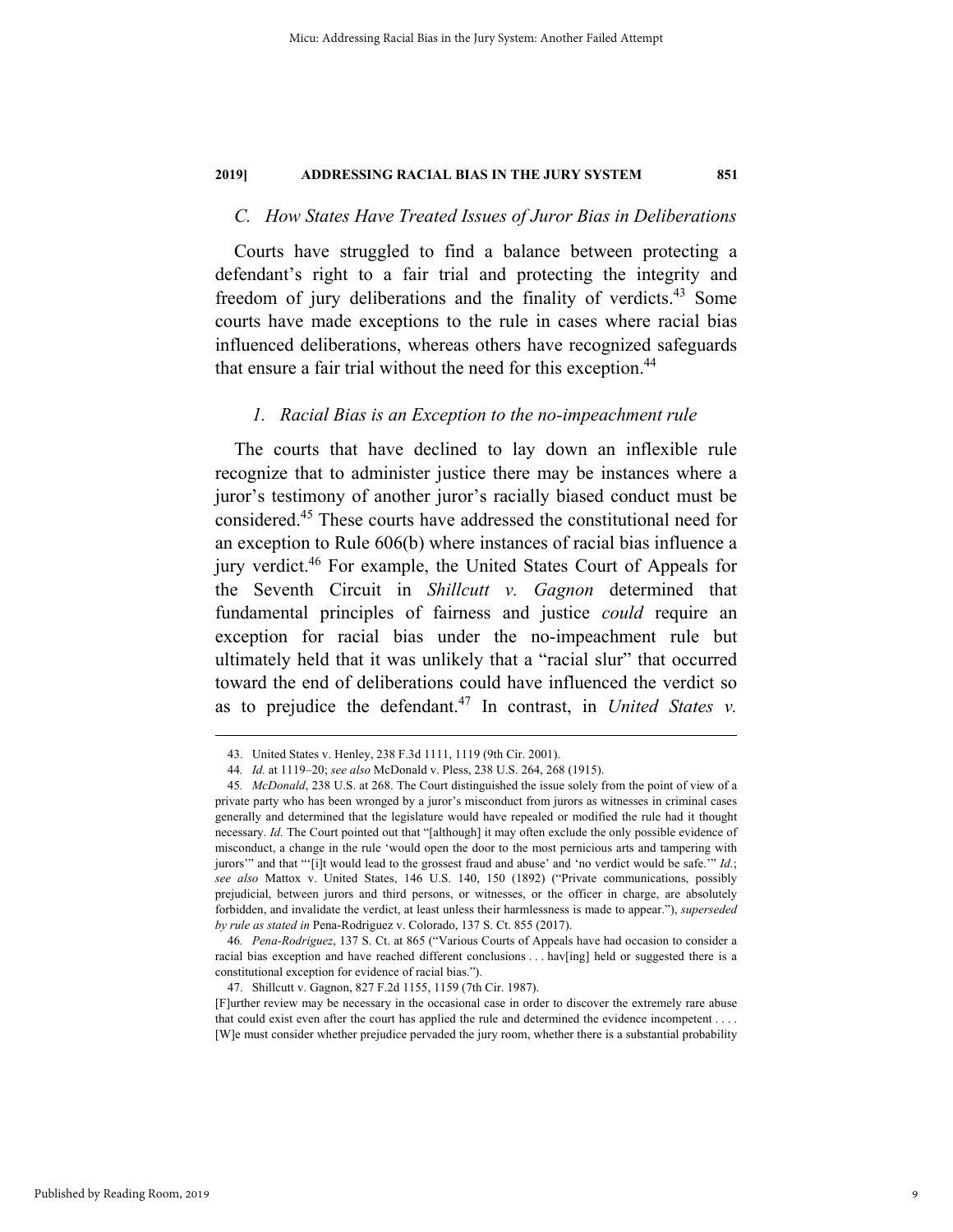*Henley*, the Ninth Circuit concluded that a constitutional violation could occur even in the absence of prejudice pervading the jury room, where only a single juror expressed bias or prejudice.<sup>48</sup>

# *2. Rule 606(b) Applies to All Statements Made in Deliberations*

In *Commonwealth v. Steele*, the Supreme Court of Pennsylvania addressed and applied the bar to a juror's testimony that racial bias influenced deliberations.<sup>49</sup> However, the court strictly construed the exceptions to Rule 606(b) as applicable only to outside influence, not statements made by the jurors themselves.<sup>50</sup> Refusing to allow Rule 606(b) to thwart the protections provided by the Sixth Amendment, the Tenth Circuit, in *United States v. Benally*, recognized the dangers of searching for perfect justice through jury verdicts and suggested that decisions rendered by ordinary citizens—even if irrational at times—are more likely to resemble justice than "law-bound" decisions by "professional jurists."51 The court relied on other

To treat the jury as a black box may seem to offend the search for perfect justice. The rule makes it difficult and in some cases impossible to ensure that jury verdicts are based on evidence and law rather than bias or caprice. But our legal system is grounded on the conviction, borne out by experience, that decisions by ordinary citizens are likely, over time and in the great majority of cases, to approximate justice more closely than more transparently law-bound decisions by professional jurists. Indeed, it might even be that the jury's ability to be irrational, as when it refuses to apply a law against a defendant who has in fact violated it, is one of its strengths.

that the alleged racial slur made a difference in the outcome of the trial. *Id.* 

<sup>48</sup>*. Henley*, 238 F.3d at 1120 (quoting Dyer v. Calderon, 151 F.3d 970, 973 (9th Cir. 1998) (en banc)) ("In our circuit . . . it would not be necessary to demonstrate that 'prejudice pervaded the jury room' in order to establish a constitutional violation; we have made clear that the Sixth Amendment is violated by 'the bias or prejudice of even a single juror.'").

 <sup>49.</sup> Commonwealth v. Steele, 961 A.2d 786, 808 (Pa. 2008).

<sup>50</sup>*. Id.* One juror made the remark during trial that the defendant should "fry, get the chair[,] or be hung [sic]." *Id.* at 807–08. He said that race was an issue from the inception of the trial, and that another juror commented on the defendant's race early in the trial, and further "'noted the race of three victims and stated that, on that basis alone, the defendant was probably guilty' ... . Once the verdict was entered, the jurors . . became incompetent to testify regarding any internal discussions or deliberations." *Id.*

 <sup>51.</sup> United States v. Benally, 546 F.3d 1230, 1233 (10th Cir. 2008), *abrogated by* Pena-Rodriguez v. Colorado, 137 S. Ct. 855 (2017). The court explained:

*Id.* (emphasis omitted). "[T]he Sixth Amendment embodies a right to 'a fair trial but not a perfect one, for there are no perfect trials.'" *Id.* at 1240 (quoting McDonough Power Equip., Inc. v. Greenwood, 464 U.S. 548, 553 (1984)). The court further reasoned that "[w]here the attempt to cure defects in the jury process—here, the possibility that racial bias played a role in the jury's deliberations—entails the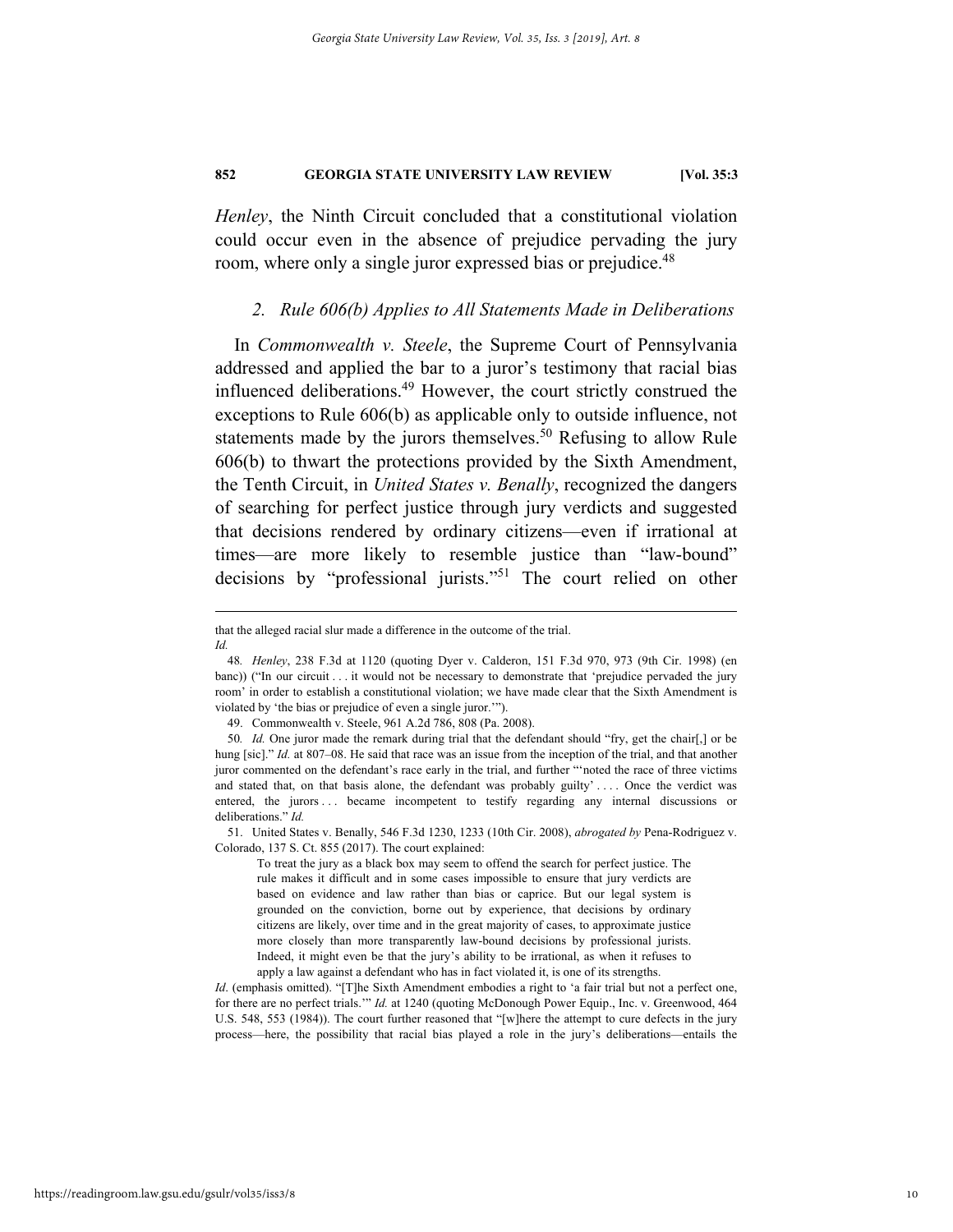safeguards in the trial process that adequately protect a defendant's constitutional rights, taking note of the fact that a juror determined to lie would still go undetected in voir dire. $52$ 

# *3. Pena-Rodriguez v. Colorado*

In light of the different approaches that courts have used in considering whether racial bias is an exception to the noimpeachment rule, the Supreme Court in *Pena-Rodriguez* resolved the dispute only insofar as it aligns with one side of the argument.<sup>53</sup> In reaching this decision, the Court looked to precedent allowing exceptions under Rule  $606(b)$  in cases of extreme bias.<sup>54</sup> Furthermore, the Court examined cases where these exceptions were allowed and discovered a need for an answer to the question of whether the Constitution requires an exception to Rule 606(b) in instances where a juror's racial statements significantly motivated the juror's decision in a verdict.<sup>55</sup> Affirmatively answering this question, the only standard the Court set forth in *Pena-Rodriguez* for this inquiry was for a lower court to analyze whether a juror's statement clearly indicated reliance on bias to convict so as to cast doubt on the fairness and impartiality of deliberations and the verdict.<sup>56</sup> The Court dismissed concerns of intrusive inquiry into jury deliberations created

*Id.* (citations omitted) (quoting Warger v. Shauers, 135 S. Ct. 521, 529 n.3 (2014)).

sacrifice of structural features in the justice system that have important systemic benefits, it is not necessarily in the interest of overall justice to do so." *Id.*

<sup>52</sup>*. Id.* The court specifically mentioned "voir dire, observation of the jury during court, reports by jurors of inappropriate behavior before they render a verdict, and post-verdict impeachment by evidence other than juror testimony." *Id.* (emphasis omitted).

<sup>53</sup>*. See* Pena-Rodriguez v. Colorado, 137 S. Ct. 855, 862 (2017).

<sup>54</sup>*. Id.* at 865–67. The Court looks to precedent to justify its decision to allow juror testimony in cases of extreme bias. *Id.*

In *Warger* . . . the Court did reiterate that the no-impeachment rule may admit exceptions.... [T]he Court warned of "juror bias so extreme that, almost by definition, the jury trial right has been abridged." "If and when such a case arises," the Court indicated it would "consider whether the usual safeguards are or are not sufficient to protect the integrity of the process."

<sup>55</sup>*. Id.* 

<sup>56</sup>*. Id.* at 869 ("To qualify, the statement must tend to show that racial animus was a significant motivating factor in the juror's vote to convict."). Determination of this threshold is at the substantial discretion of the trial court, in light of all circumstances. Pena-Rodriguez v. Colorado, 137 S. Ct. 855, 869 (2017).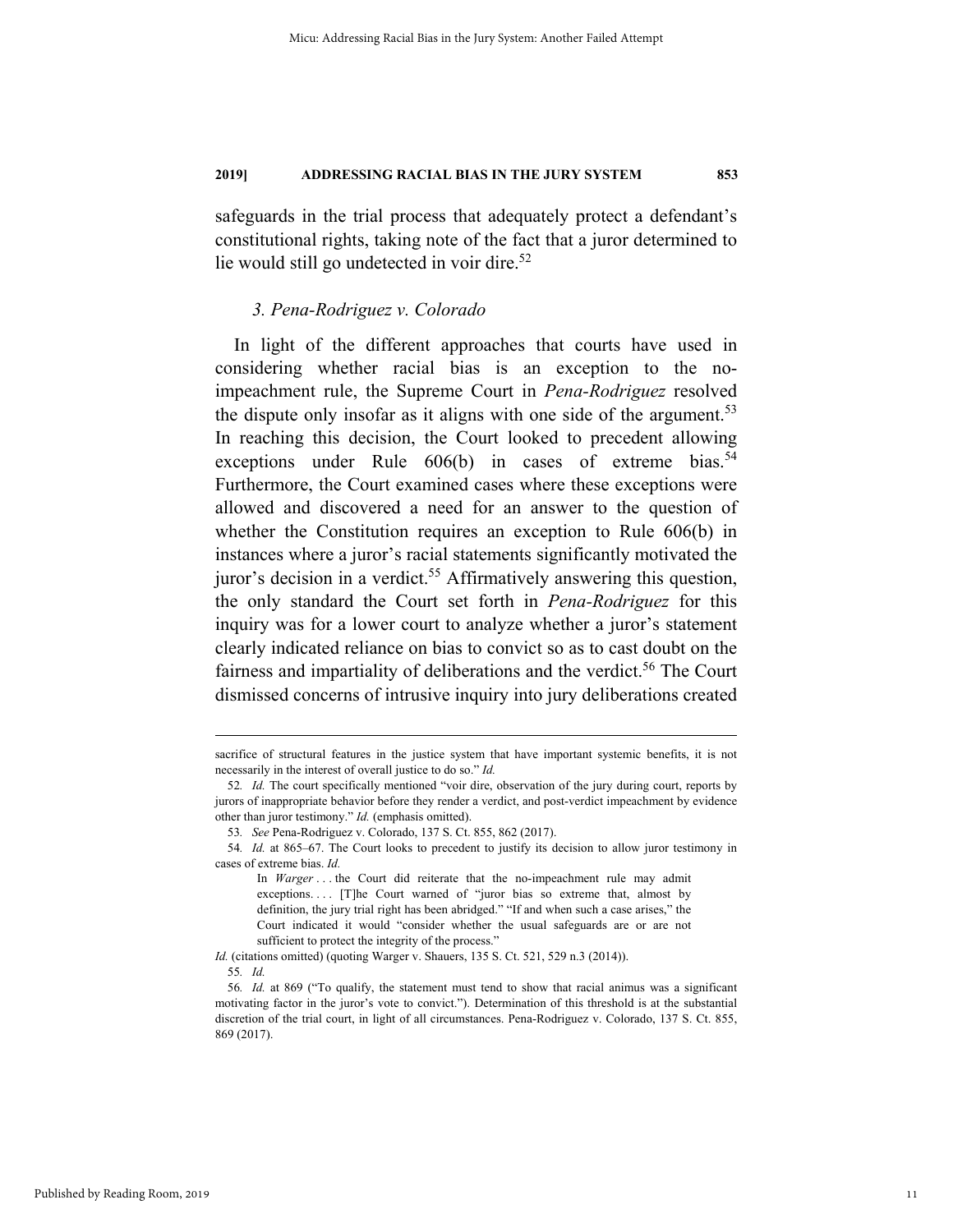by the exception, as expressed in decisions favoring the exclusion of evidence of bias,<sup>57</sup> from the "recurring evil" of racial bias "risk[ing] systemic injury to the administration of justice" in the present case.<sup>58</sup> Recognizing that safeguards in the trial process cannot protect against racial biases infiltrating jury deliberations, the Court found it necessary to open to judicial inquiry a juror's statement indicating reliance on bias in reaching a verdict.59 The *Pena-Rodriguez* Court thus concluded that the Sixth Amendment's guarantees necessitate this exception to Rule 606(b) and removed the bar on evidence of a juror's racist statements made in deliberations. $60$  Consequently, the Court dismissed concerns of possible harassment to jurors or the infringement on jurors' freedom to deliberate. $61$  In its reasoning, the Court looked to lower decisions that have long recognized the bias exception and have not experienced those problems.<sup>62</sup> However, the Court did not address a standard or procedure to be used in reaching this result.<sup>63</sup>

# *II. Analysis*

Throughout history, the Supreme Court has determined that discrimination on the basis of race is damaging in all respects,

 <sup>57</sup>*. Id.* at 866. *See generally Warger*, 135 S. Ct. 521; Tanner v. United States, 483 U.S. 107 (1987). Both *Tanner* and *Warger* rejected constitutional challenges to the no-impeachment rule as it pertains to evidence of juror bias. *Warger*, 135 S. Ct. at 524; *Tanner*, 483 U.S. at 126.

<sup>58</sup>*. Pena-Rodriguez*, 137 S. Ct. at 868. The court stated that "[a]n effort to address the most grave and serious statements of racial bias is not an effort to perfect the jury but to ensure that our legal system remains capable of coming ever closer to the promise of equal treatment under the law that is so central to a functioning democracy." *Id.* 

<sup>59</sup>*. Id.* at 869 (quoting Rosales-Lopez v. United States, 451 U.S. 182, 195 (1981) (Rehnquist, J., concurring)) ("Generic questions about juror impartiality may not expose specific . . . biases that can poison jury deliberations. Yet more pointed questions 'could well exacerbate whatever prejudice might exist without substantially aiding in exposing it.'").

<sup>60</sup>*. Id.* at 869 ("[T]he Court now holds that where a juror makes a clear statement that indicates he . . . relied on racial stereotypes . . . to convict a criminal defendant, the Sixth Amendment requires that the no-impeachment rule . . . permit[s] the trial court to consider the evidence of the juror's statement . . . .").

<sup>61</sup>*. Id.* at 870.

<sup>62</sup>*. Id.*

<sup>63</sup>*. Pena-Rodriguez*, 137 S. Ct. at 870. ("This case does not ask, and the Court need not address, what procedures a trial court must follow when confronted with a motion for a new trial based on juror testimony of racial bias.").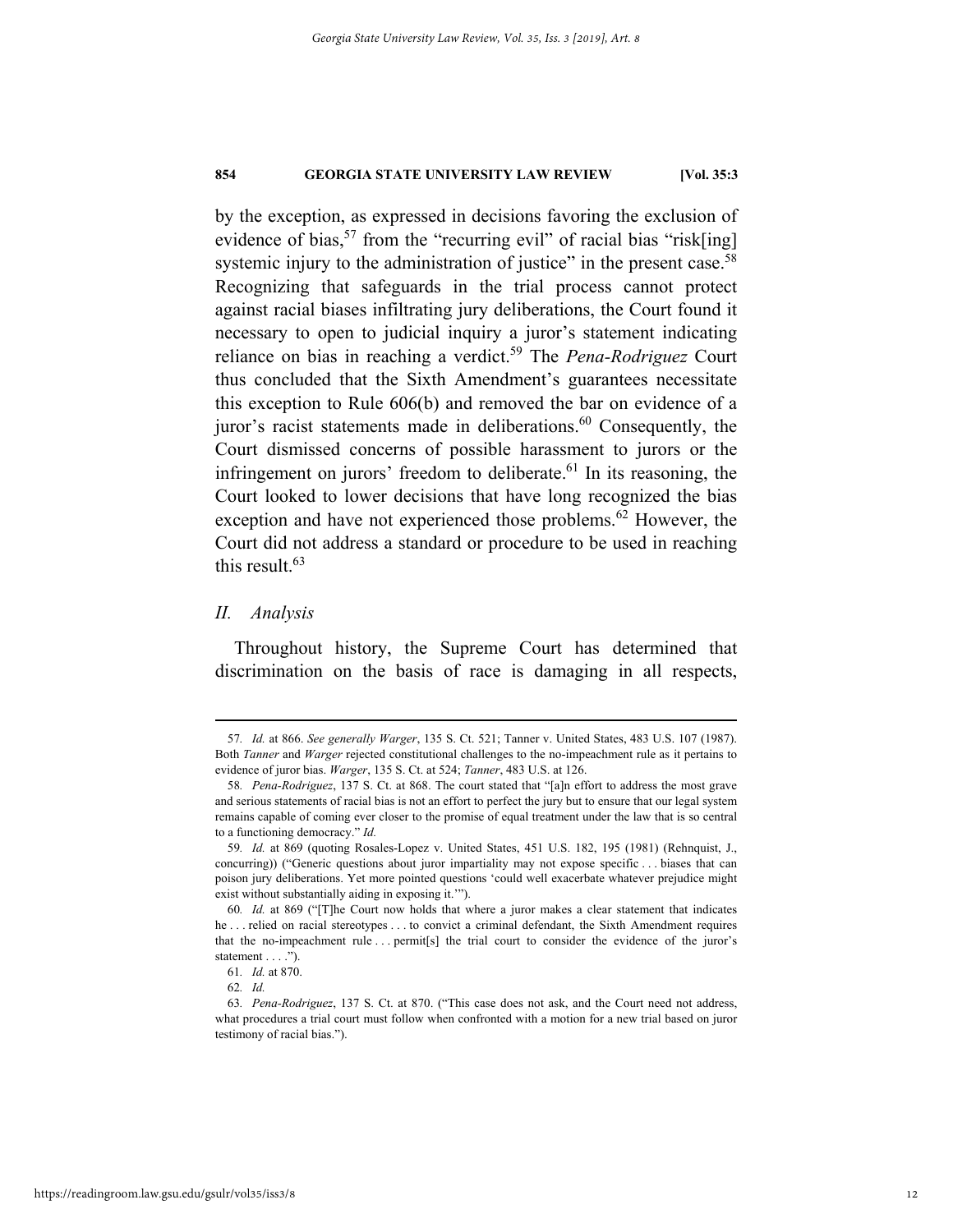especially in the administration of justice. $64$  Over thirty years ago, in an attempt to remove racial bias from the trial system, the Court ruled in *Batson v. Kentucky* that race is not a legitimate basis for excluding a prospective juror.65 The Court revisited the issue in *Pena-Rodriguez* as it reached even further, overturning precedent which previously protected juror deliberations "to ensure that our legal system remains capable of coming ever closer to the promise of equal treatment under the law that is so central to a functioning democracy."<sup>66</sup> This Part examines the extent to which the Sixth Amendment compels the *Pena-Rodriguez* review of juror deliberations that are supposed to remain independent from outside influence or harassment.<sup>67</sup> This Part also focuses on whether the Court's ruling is a workable scheme to solving social injustice by removing racial bias from the jury system.

Id. (citations omitted).

. . . .

 <sup>64</sup>*. Id.* at 867. "The Court has repeatedly struck down laws and practices that systematically exclude racial minorities from juries." *Id.* As examples, the Court offered the following cases: Neal v. Delaware, 103 U.S. 370 (1881); Hollins v. Oklahoma, 295 U.S. 394 (1935) (per curiam); Avery v. Georgia, 345 U.S. 559 (1953); Hernandez v. Texas, 347 U.S. 475, (1954); Castaneda v. Partida, 430 U.S. 482 (1977). *Id.* 

<sup>65</sup>*. See* Batson v. Kentucky, 476 U.S. 79, 86–87 (1986).

<sup>&</sup>quot;[A] jury is a body . . . composed of the peers or equals of the person whose rights it is selected or summoned to determine; that is, of his neighbors, fellows, associates, persons having the same legal status in society as that which he holds." . . . [A petit jury] must be "indifferently chosen," to secure the defendant's right under the Fourteenth Amendment to "protection of life and liberty against race or color prejudice."

<sup>66</sup>*. Pena-Rodriguez*, 137 S. Ct. at 868.

 <sup>67.</sup> Clark v. United States, 289 U.S. 1, 13 (1933). The Supreme Court has held:

Freedom of debate might be stifled and independence of thought checked if jurors were made to feel that their arguments and ballots were to be freely published to the world.

<sup>. . .</sup> No doubt the need is weighty that conduct in the jury room shall be untrammeled by the fear of embarrassing publicity.

*Id*. at 13–16; *see also* Williams v. Cavazos, 646 F.3d 626, 643 (9th Cir. 2011) ("[N]o one, including the judge, is even supposed to be aware of the views of individual jurors during deliberations, because a jury's independence is best guaranteed by secret deliberations . . . .") (emphasis omitted), *rev'd*, 568 U.S. 289 (2013).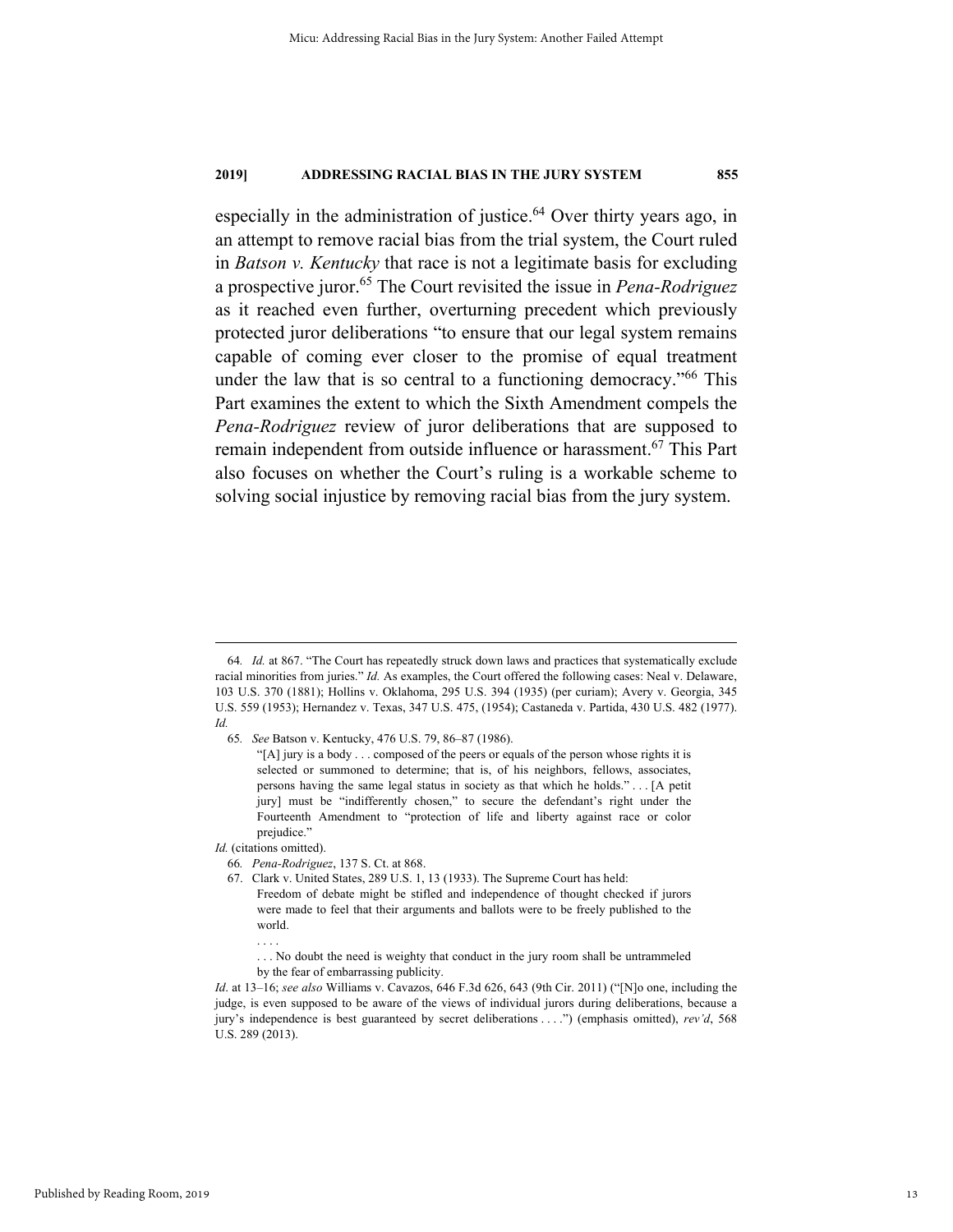# *A. Does the Court's Ruling Expose Juries to Unrelenting Scrutiny?*

The Court explained that precedent upholding the no-impeachment rule does not conflict with precedent that allows evidence of racial bias to impeach a jury verdict.<sup>68</sup> In doing so, the Court distinguished *Pena-Rodrgiuez* from cases such as *McDonald v. Pless*, *Tanner v. United States*, and *Warger v. Shauers*, where the Court upheld Rule  $606(b)$  in cases of influence on the jury verdict.<sup>69</sup> In discussing juror misconduct in those cases, the Supreme Court argued that "neither history nor common experience show that the jury system is rife with mischief of these or similar kinds."70 In *McDonald*, the Court did not allow evidence of how the jury calculated damages by averaging the numerical submissions of each jury member; in *Tanner*, the Court excluded evidence that multiple jurors had been intoxicated during trial; and in *Warger*, evidence that a forewoman failed to disclose pro-defendant bias during voir dire was excluded under Rule  $606(b)$ <sup>71</sup>. The Court characterized the jurors' behavior in those three cases as "troubling and unacceptable" and instances of jurors "gone off course."72 The Court further argued that eliminating racial bias is not an "attempt to rid the jury of every irregularity" that can "expose it to unrelenting scrutiny" because the Court in *Tanner*, *Warger*, and *McDonald* upheld Rule 606(b) for different reasons than in *Pena-Rodriguez*. 73 In the majority opinion in *Pena-Rodriguez*, Justice

 <sup>68</sup>*. Pena-Rodriguez*, 137 S. Ct. at 868.

<sup>69</sup>*. Id.*

<sup>70</sup>*. Id.* The Court distinguished *McDonald*, where it rejected an exception to Rule 606(b) because "the use of juror testimony about misconduct during deliberations would make what was intended to be a private deliberation[] the constant subject of public investigation—to the destruction of all frankness and freedom of discussion and conference." *Id.* at 884; McDonald v. Pless, 238 U.S. 264, 267–68 (1915); *see also* Tanner v. United States, 483 U.S. 107, 126 (1987) (quoting Jordan v. Massachusetts, 225 U.S. 167, 176 (1912)) (concluding that Rule 606(b) precluded a criminal defendant from introducing evidence that multiple jurors had been intoxicated during trial and rejecting the contention that this exclusion violated the defendant's Sixth Amendment right to "'a tribunal both impartial and mentally competent to afford a hearing.'"). In *Warger*, where the jury forewoman in a civil case allegedly failed to disclose a prodefendant bias during voir dire, the Court again relied substantially on existing safeguards for a fair trial. Warger v. Shauers, 135 S. Ct. 521, 529 (2014).

<sup>71</sup>*. Tanner*, 483 U.S. at 121–22; *Warger*, 135 S. Ct. at 525; *McDonald*, 238 U.S. at 267–68.

<sup>72</sup>*. Pena-Rodriguez*, 137 S. Ct. at 868.

<sup>73</sup>*. Id.* at 868.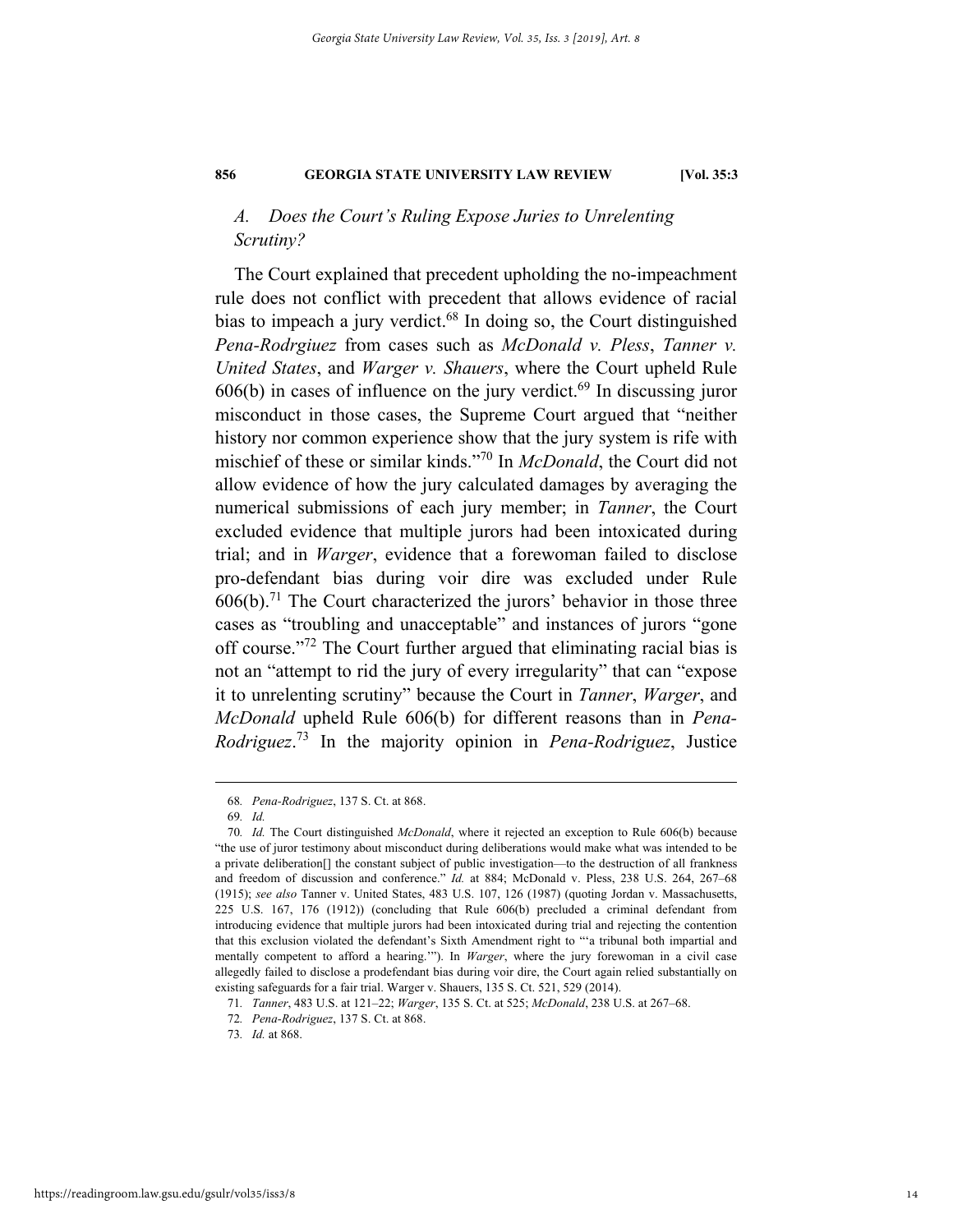Kennedy reasoned that an effort to eliminate racial bias is "not an effort to perfect the jury" but rather to ensure that our legal system delivers the "promise of equal treatment under the law."<sup>74</sup>

However, as Justice Alito pointed out in the dissenting opinion, the Constitution places great importance on jurors' ability to freely deliberate as regular people do in ordinary lives, without the scrutiny of "professionals who do not speak the language of ordinary people."75 In opening the door to intrusion on jury deliberations, even in instances of racial bias, the expansion of the holding is unlikely to be prevented.<sup>76</sup> The dissenting opinion also pointed out the majority's failure to provide a good reason to distinguish the ruling in *McDonald* from that in *Pena-Rodriguez*. 77 In both cases, the defendants had a strong interest in "demonstrating that the jury had 'adopted an arbitrary and unjust method in arriving at their verdict.'<sup>"78</sup> *McDonald* involved allegations that the verdict had been entered into by chance.79 The *McDonald* Court recognized that if it allowed the verdict to be attacked with testimony of jurors, then "all verdicts could be, and many would be, followed by an inquiry in the hope of discovering something which might invalidate the finding."<sup>80</sup> The *Pena-Rodriguez* Court provided no guiding limitation in applying the racial bias exception to Rule 606(b), which would prevent this sort of inquiry into verdicts. 81

In *Pena-Rodriguez,* the Court did not convincingly explain why the safeguards to ensure an impartial trial, as outlined in *Tanner*,

*Id.* 

 <sup>74</sup>*. Id.*

<sup>75</sup>*. Id.* at 875 (Alito, J., dissenting).

<sup>76</sup>*. Id*. In his dissent, Justice Alito points out: Today, . . . the Court not only pries open the door; it rules that respecting the privacy of the jury room, as our legal system has done for centuries, violates the Constitution . . . . [A]lthough the Court tries to limit the degree of intrusion, it is doubtful that there are principled grounds for preventing the expansion of today's holding.

<sup>77</sup>*. Pena-Rodriguez*, 137 S. Ct. at 875–76.

<sup>78</sup>*. Id.* at 876.

 <sup>79.</sup> McDonald v. Pless, 238 U.S. 264, 267 (1915).

<sup>80</sup>*. Id.*

<sup>81</sup>*. Id. See generally Pena-Rodriguez*, 137 S. Ct. at 855.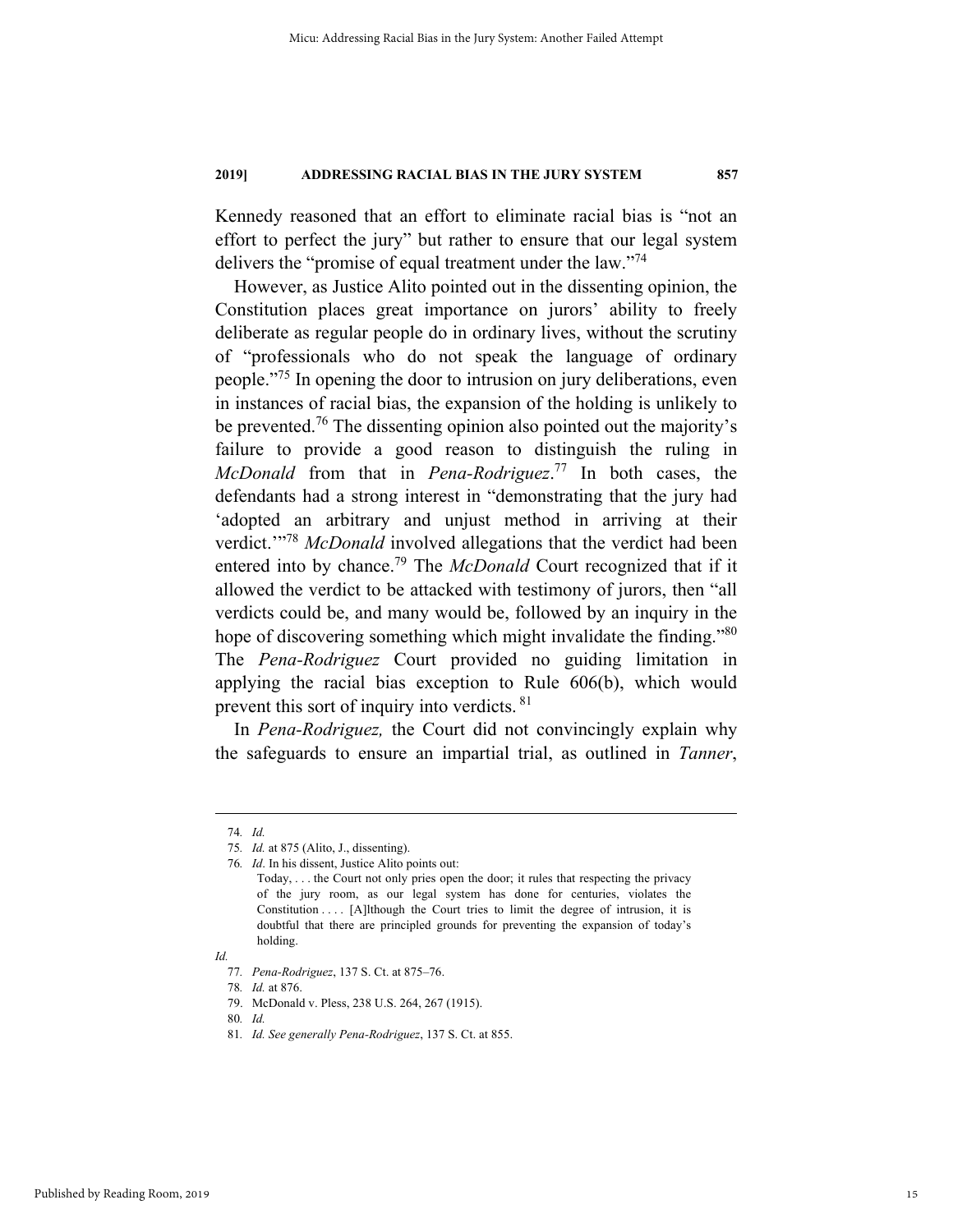inadequately prevent racial bias from infiltrating jury deliberations.<sup>82</sup> Justice Kennedy pointed out that although these safeguards may be important for discovering bias, they are insufficient because the Constitution demands added precaution when dealing with racial bias.<sup>83</sup> He did not, however, explain why a juror who feels strongly enough to report racial bias of such severity as to constitute an infringement on the defendant's constitutional right to a fair and impartial trial would be less likely to do so after the trial has ended than during deliberations.<sup>84</sup>

# *B. Does the Sixth Amendment Compel this Review of Juror Testimony?*

The Sixth Amendment affords a defendant the right to an impartial and fair jury trial, including "a jury that is free of bias and that decides the case solely on the evidence before it"; thus, a defendant's fundamental right becomes compromised when even one juror is biased or prejudiced.<sup>85</sup> Rule  $606(b)$  seeks to protect this right by restricting a juror's testimony about another juror's "subjective thought processes, mental impressions, and emotional reactions, for it

 <sup>82</sup>*. Pena-Rodriguez*, 137 S. Ct. at 868.

<sup>83</sup>*. Id.* at 869. The Court, in reasoning that racial bias must be treated with added precaution, stated: For instance, this Court has noted the dilemma faced by trial court judges and counsel in deciding whether to explore potential racial bias at *voir dire*. Generic questions about juror impartiality may not expose specific attitudes or biases that can poison jury deliberations. Yet more pointed questions "could well exacerbate whatever prejudice might exist without substantially aiding in exposing it." The stigma that attends racial bias may make it difficult for a juror to report inappropriate statements during the course of juror deliberations. It is one thing to

accuse a fellow juror of having a personal experience that improperly influences her consideration of the case, as would have been required in *Warger*. It is quite another to call her a bigot.

*Id.* at 870 (citations omitted).

<sup>84</sup>*. See generally id.* 

 <sup>85.</sup> U.S. Const. amend. VI. The Amendment states:

In all criminal prosecutions, the accused shall enjoy the right to a speedy and public trial, by an impartial jury of the State and district wherein the crime shall have been committed, which district shall have been previously ascertained by law, and to be informed of the nature and cause of the accusation; to be confronted with the witnesses against him; to have compulsory process for obtaining witnesses in his favor, and to have the Assistance of Counsel for his defence.

*Id.*; *see also* Wolin, *supra* note 29, at 264.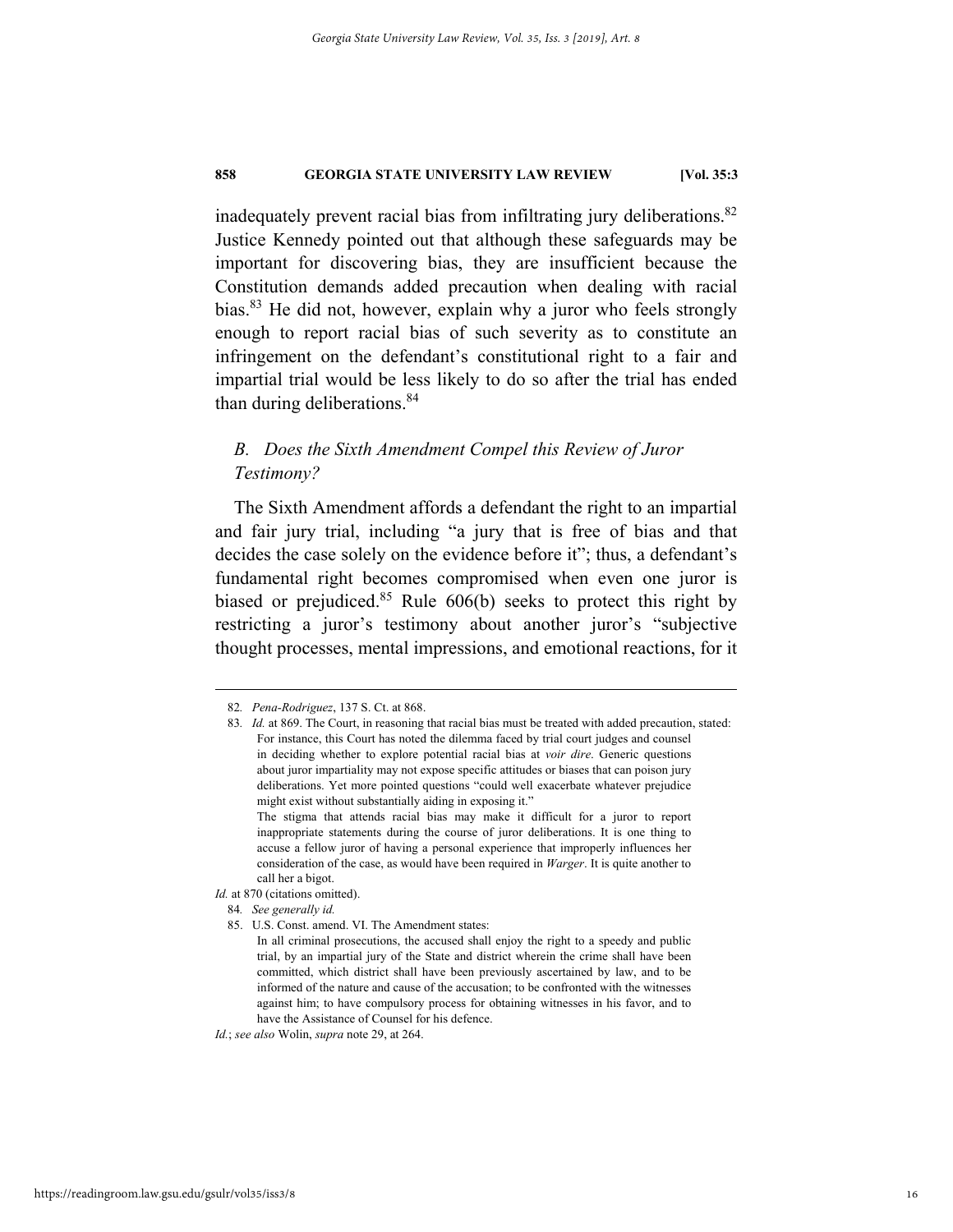is testimony on such internal matters that poses the greatest risk to the policies underlying the general prohibition on juror impeachment of a verdict."86 Under the rule's exceptions, however, testimony about events "extraneous to the deliberative process" may be admitted to impeach a verdict, but even then, a juror is only allowed to testify as to the intrusion itself, not to how it affected deliberations.87 The Court in *Pena-Rodriguez* found that the Constitution mandates an additional exception for impeaching a verdict where evidence of racial bias is thought to have influenced the verdict.88 The Court did so by distinguishing racial bias from other instances that might have led to the partiality of the verdict, stating that racial bias is a "recurring evil" that would "risk systemic injury to the administration of justice."<sup>89</sup> The Court based its reasoning in part on precedent that suggests that Rule 606(b) allows the possibility of an exception for the "gravest and most important cases," determining that racial bias warrants this kind of exception under the Constitution.<sup>90</sup> But how is racial bias different from other "grave" influences on the jury verdict? As Justice Thomas pointed out in his dissenting opinion, the Sixth Amendment's guarantee of impartiality involved the "common[]law understanding of [the] term," which was that "jurors could 'have no interest of their own

*Id.* 

 <sup>86</sup>*. See* Fed. R. Evid. 606(b)(1) (prohibiting juror testimony "about any statement made or incident that occurred during the jury's deliberations; the effect of anything on that juror's or another juror's vote; or any juror's mental processes concerning the verdict or indictment"); *see also* Dean Sanderford, *The Sixth Amendment, Rule 606(B), and the Intrusion Into Jury Deliberations of Religious Principles of Decision*, 74 Tenn. L. Rev. 167, 189 (2007).

 <sup>87.</sup> Fed. R. Evid. 606(b) advisory committee's note on subdivision (b); *see also Pena-Rodriguez*, 137 S. Ct. at 864.

<sup>88</sup>*. Pena-Rodriguez*, 137 S. Ct. at 869. The Court held:

<sup>[</sup>W]here a juror makes a clear statement that indicates he or she relied on racial stereotypes or animus to convict a criminal defendant, the Sixth Amendment requires that the no-impeachment rule give way in order to permit the trial court to consider the evidence of the juror's statement and any resulting denial of the jury trial guarantee.

<sup>89</sup>*. See* Tanner v. United States, 483 U.S. 107, 122 (1987) (rejecting a Sixth Amendment exception for evidence that some jurors were intoxicated during the trial); *see also Pena-Rodriguez*, 137 S. Ct. at 868; Warger v. Shauers, 135 S. Ct. 521, 530 (2014) (rejecting post-verdict juror testimony that forewoman failed to disclose pro-defendant bias during voir dire).

<sup>90</sup>*. Pena-Rodriguez*, 137 S. Ct. at 858; *see* McDonald v. Pless, 238 U.S. 264, 268–69 (1915); United States v. Reid, 53 U.S. 361, 366 (1851), *overruled in part by* Rosen v. United States, 245 U.S. 467 (1918).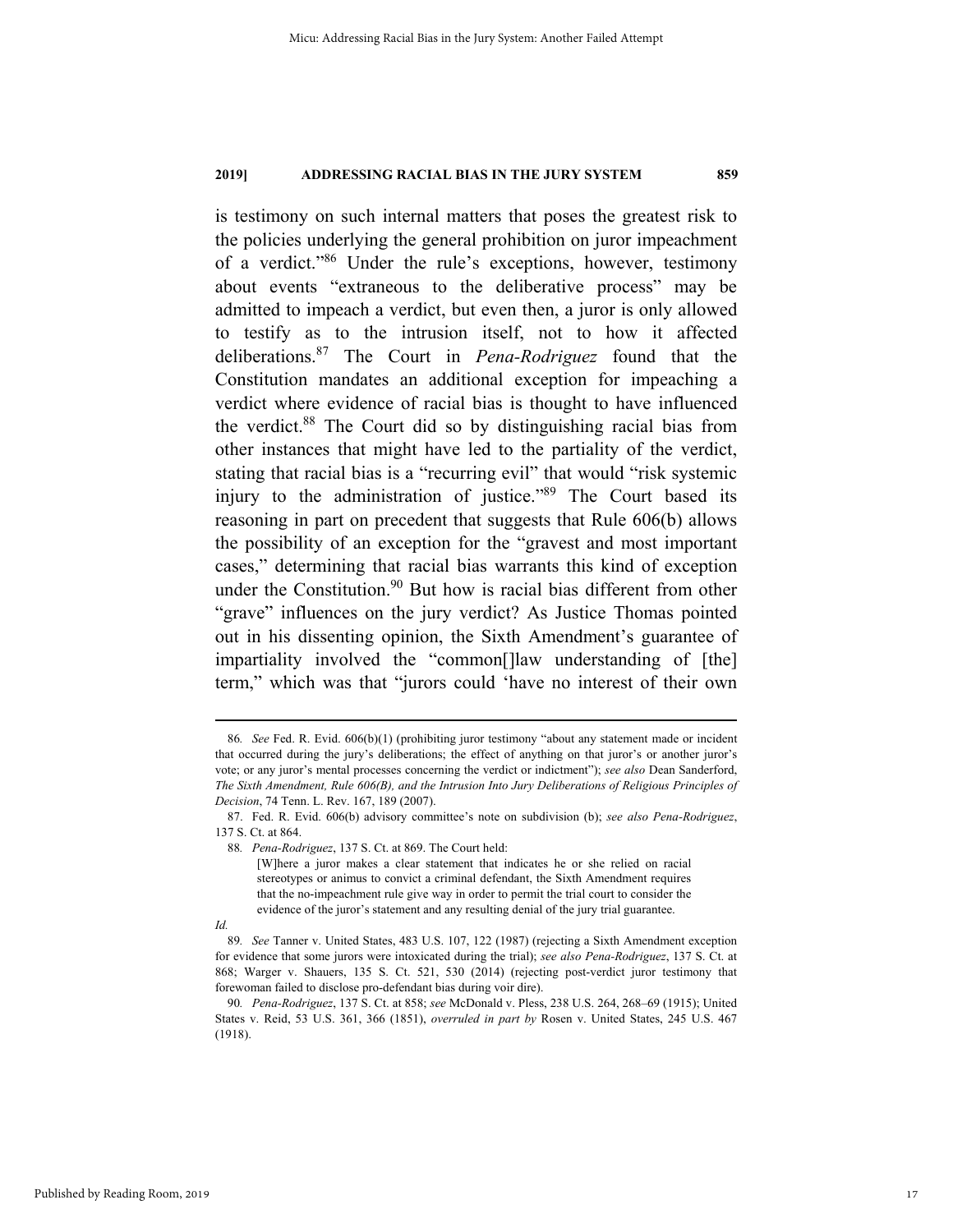affected, and no personal bias, or pre-possession, in favor [of] or against either party."<sup>91</sup> Allowing juror testimony of racial bias on this ground would compel review of any influence that might have led a jury to reach an partial verdict, based on Sixth Amendment considerations, as even the Court in *Pena-Rodriguez* extended the term "racial bias" to include instances of ethnic bias.<sup>92</sup>

By effectively eviscerating the rule against juror impeachment in cases of racial bias with reasoning rooted in the Sixth Amendment, the Court opened the door to other challenges, such as religious bias during deliberations.93 In *Pena-Rodriguez*, the Court did not address how eliminating racial bias in the name of "equal treatment under the law" differs from the unequal treatment due to other factors, such as the constitutionally guaranteed freedom of religion. $94$ 

The Constitution protects the free exercise of religious beliefs.<sup>95</sup> Consequently, a juror may express his religious beliefs during jury deliberations, as is his constitutional right.<sup>96</sup> However, a juror who bases his verdict on a religious principle, rather than the law, has "abdicated [his] responsibility to decide the case on the basis of the law and facts and has deprived the defendant of his Sixth Amendment right to an impartial jury."<sup>97</sup> The Colorado Supreme Court, in a case involving a juror who read text from the Bible during jury deliberations as rationale for his decision, made a distinction between religious text and religious discussion and afforded the defendant a new trial.<sup>98</sup> The ruling has been criticized for constituting

 <sup>91</sup>*. Pena-Rodriguez*, 137 S. Ct. at 871–72 (Thomas, J., dissenting) ("The Sixth Amendment's protection of the right, '[i]n all criminal prosecutions,' to a 'trial, by an impartial jury,' is limited to the protections that existed at common law when the Amendment was ratified."); *see also* Pettis v. Warren, 1 Kirby 426, 427–28 (Conn. 1788).

<sup>92</sup>*. Pena-Rodriguez*, 137 S. Ct. at 863.

 <sup>93.</sup> Sanderford, *supra* note 86, at 190 ("[P]ermitting a juror to testify that a jury's decision was based on religious principle would constitute a major shift in the law, requiring the overruling of *McDonald v. Pless* and *Hyde v. United States*, and opening the door to numerous other challenges . . . .").

<sup>94</sup>*. See Pena-Rodriguez*, 137 S. Ct. at 868.

 <sup>95.</sup> U.S. Const. amend. I ("Congress shall make no law respecting an establishment of religion, or prohibiting the free exercise thereof . . . .").

<sup>96</sup>*. Id.*

 <sup>97.</sup> Sanderford, *supra* note 86, at 188.

 <sup>98.</sup> People v. Harlan, 109 P.3d 616, 631 (Colo. 2005). The Colorado Rule of Evidence 606 is almost identical to its federal counterpart:

Colorado Rule of Evidence 606(b) strongly disfavors any juror testimony impeaching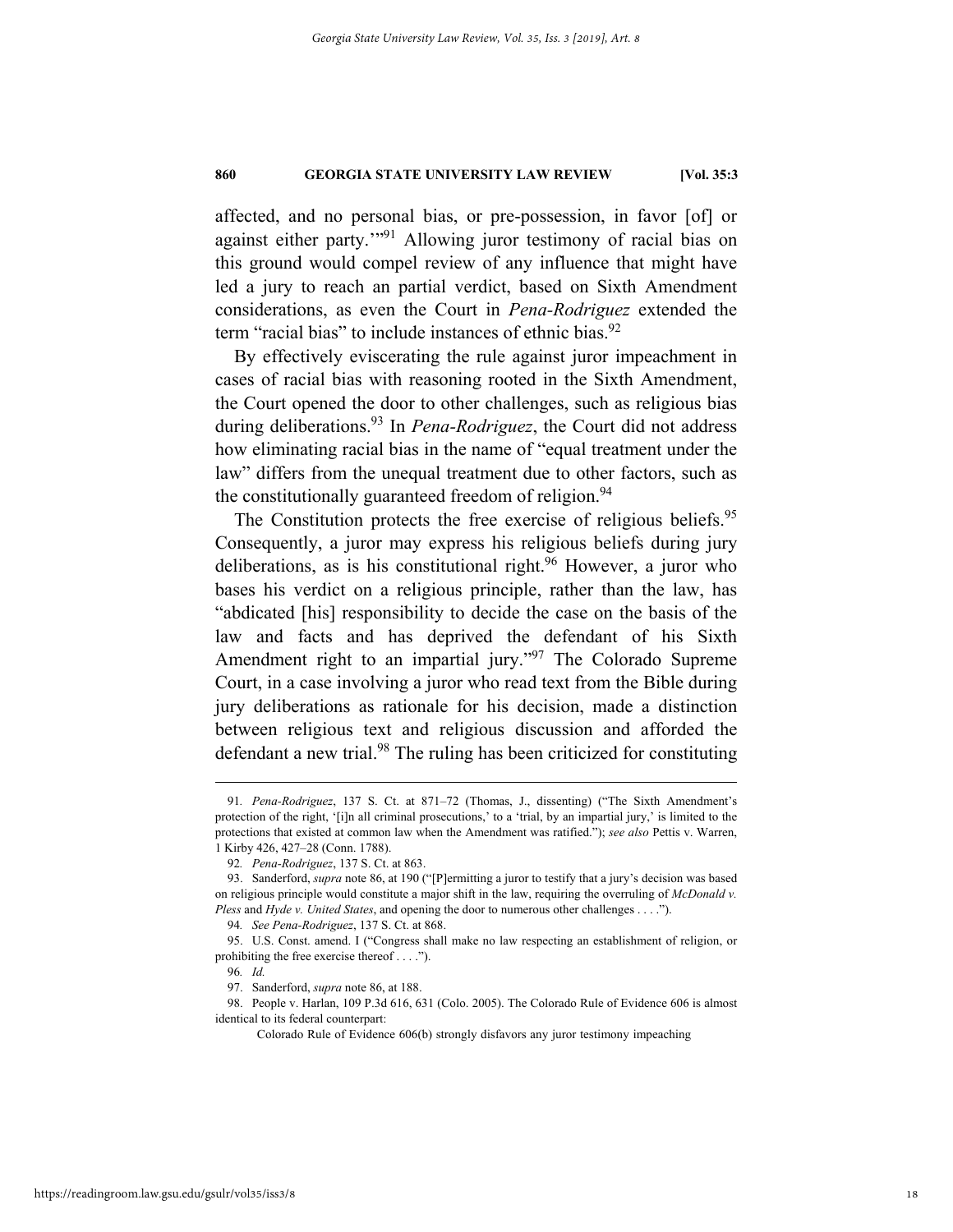a major shift in the law, "requiring the overruling of *McDonald v. Pless* and *Hyde v. United States*" by allowing juror testimony that a "jury's decision was based on religious principle."<sup>99</sup> The Court's decision in *Pena-Rodriguez* did just that.<sup>100</sup>

# *C. The Court Did Not Provide a Workable Standard to Eliminate Racial Bias*

The Court did not offer an appropriate standard for determining when adequate prejudice exists to set aside a verdict.<sup>101</sup> Additionally, the Court did not set out procedures that a trial court must follow when dealing with a request for a new verdict on these grounds.<sup>102</sup> Courts need further guidance to prevent the making of "what was intended to be a private deliberation, the constant subject of public investigation—to the destruction of all frankness and freedom of discussion and conference."<sup>103</sup> Jury deliberations have long been protected, and their value has justified how the loss of evidence has impacted the justice system.<sup>104</sup> Because trial courts are left without a

a verdict, even on grounds such as mistake, misunderstanding of the law or facts, failure to follow instructions, lack of unanimity, or application of the wrong legal standard. This rule is designed to promote finality of verdicts, shield verdicts from impeachment, and protect jurors from harassment and coercion.

*Id.* at 624 (citations omitted). The court based its decision on the fact that the Bible was brought as an outside source, carefully distinguishing "between a situation in which a Bible was actually introduced in the jury room—deemed impermissible—and a situation where a juror merely discusses 'his or her religious upbringing, education, and beliefs' with fellow deliberating jurors—presumably permissible." Sanderford, *supra* note 86, at 191. But, "the defendant suffers the same injury whether the jury read directly from the Bible or merely discussed it." *Id.* at 188.

 <sup>99.</sup> Sanderford, *supra* note 86, at 190.

<sup>100</sup>*. See generally* Pena-Rodriguez v. Colorado, 137 S. Ct. 855 (2017).

<sup>101</sup>*. Id.* at 870.

<sup>102</sup>*. Id.* 

<sup>[</sup>T]he experience of the courts going forward[] will inform the proper exercise of trial judge discretion in these and related matters. This case does not ask, and the Court need not address, what procedures a trial court must follow when confronted with a motion for a new trial based on juror testimony of racial bias. The Court also does not decide the appropriate standard for determining when evidence of racial bias is sufficient to require that the verdict be set aside and a new trial be granted.

*Id.* (citations omitted).

 <sup>103.</sup> McDonald v. Pless, 238 U.S. 264, 267–68 (1915).

<sup>104</sup>*. Pena-Rodriguez*, 137 S. Ct. at 874 (Thomas, J., dissenting).

Even if a criminal defendant whose constitutional rights are at stake has a critical need to obtain and introduce evidence of such statements, long-established rules stand in the way. The goal of avoiding interference with confidential communications of great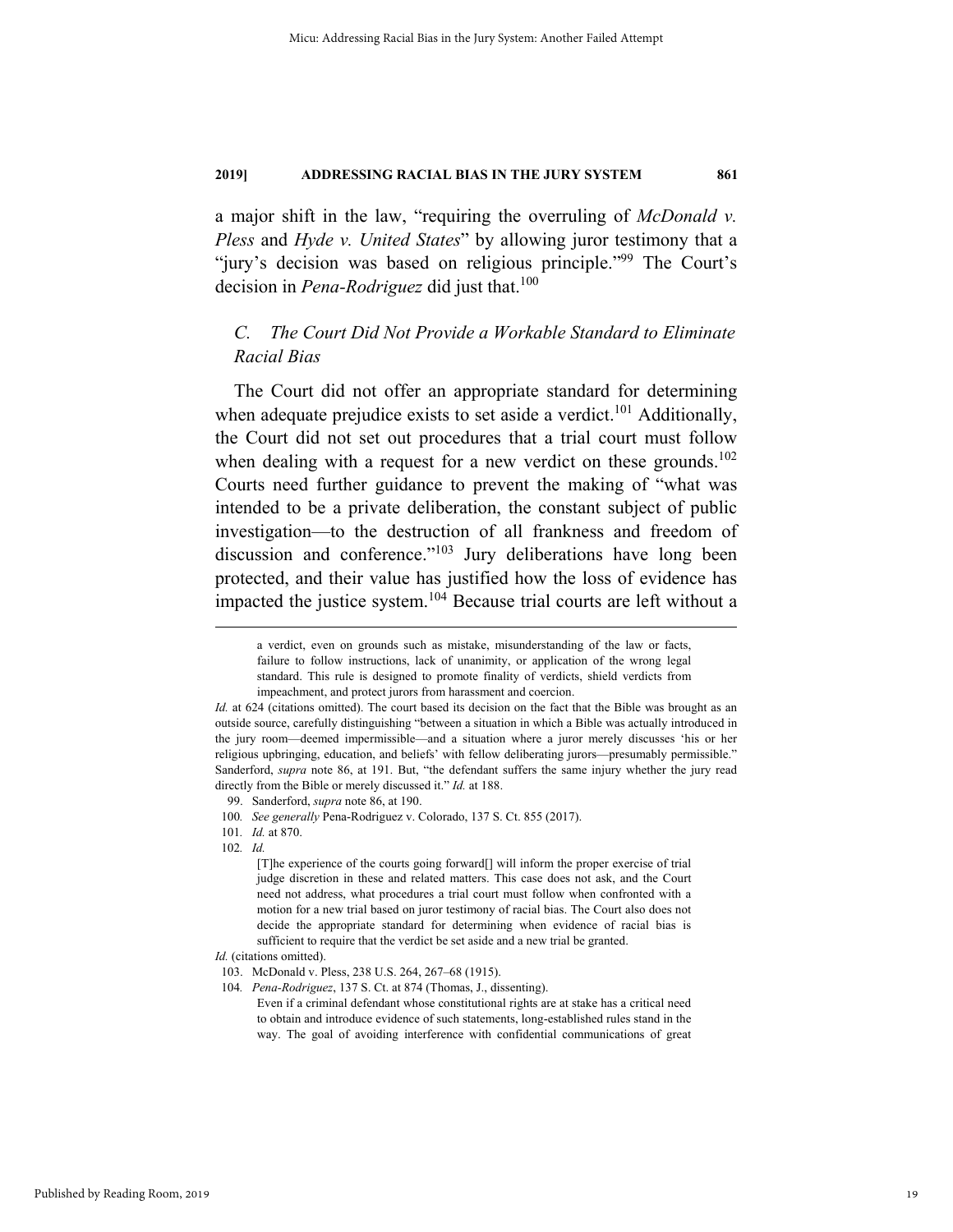standard or set of guidelines to follow, the door has been left open to inquiry into these deliberations without restriction. The only guidance that the Court provided for determining when racial bias adequately justifies inquiry into a verdict is where a juror makes a "clear statement indicating that he or she relied on racial stereotypes or animus to convict a criminal defendant."105 But Justice Kennedy further explained that "[n]ot every offhand comment indicating racial bias or hostility will justify setting aside the no-impeachment bar."<sup>106</sup> However, if the trial court is to make this determination, it would first need to decide if the comment is "offhand." This kind of inquiry requires the same analysis that courts faced prior to this decision, which included weighing the gravity of the racial comment against the interests of existing safeguards.<sup>107</sup>

Additionally, the Court's ruling was unpersuasive in its claim that it aims to eliminate racial bias from jury deliberations. In *Batson*, where a prosecutor used peremptory strikes to remove every African-American from the jury, the Supreme Court intended to eliminate jury-based racial discrimination by concluding that racial bias cannot be the motivating factor behind the use of peremptory strikes.<sup>108</sup> Despite the Court's effort, stating a legitimate purpose for the use of a peremptory challenge could overcome an allegation of an

*Id.* 

105*. Id.* at 869 (majority opinion).

106*. Id.*

Not every offhand comment indicating racial bias or hostility will justify setting aside the no-impeachment bar to allow further judicial inquiry. For the inquiry to proceed, there must be a showing that one or more jurors made statements exhibiting overt racial bias that cast serious doubt on the fairness and impartiality of the jury's deliberations and resulting verdict. To qualify, the statement must tend to show that racial animus was a significant motivating factor in the juror's vote to convict. Whether that threshold showing has been satisfied is a matter committed to the substantial discretion of the trial court in light of all the circumstances, including the content and timing of the alleged statements and the reliability of the proffered evidence.

value has long been thought to justify the loss of important evidence and the effect on our justice system that this loss entails.

*Id.* 

<sup>107</sup>*. See id.* at 866. Evidence of misconduct other than juror testimony was used by courts upon balancing safeguards already in place against the defendant's Sixth Amendment interest. *Pena-Rodriguez*, 137 S. Ct. at 866; *see also* Tanner v. United States, 483 U.S. 107, 127 (1987). 108*. See generally* Batson v. Kentucky, 476 U.S. 79, 82 (1986).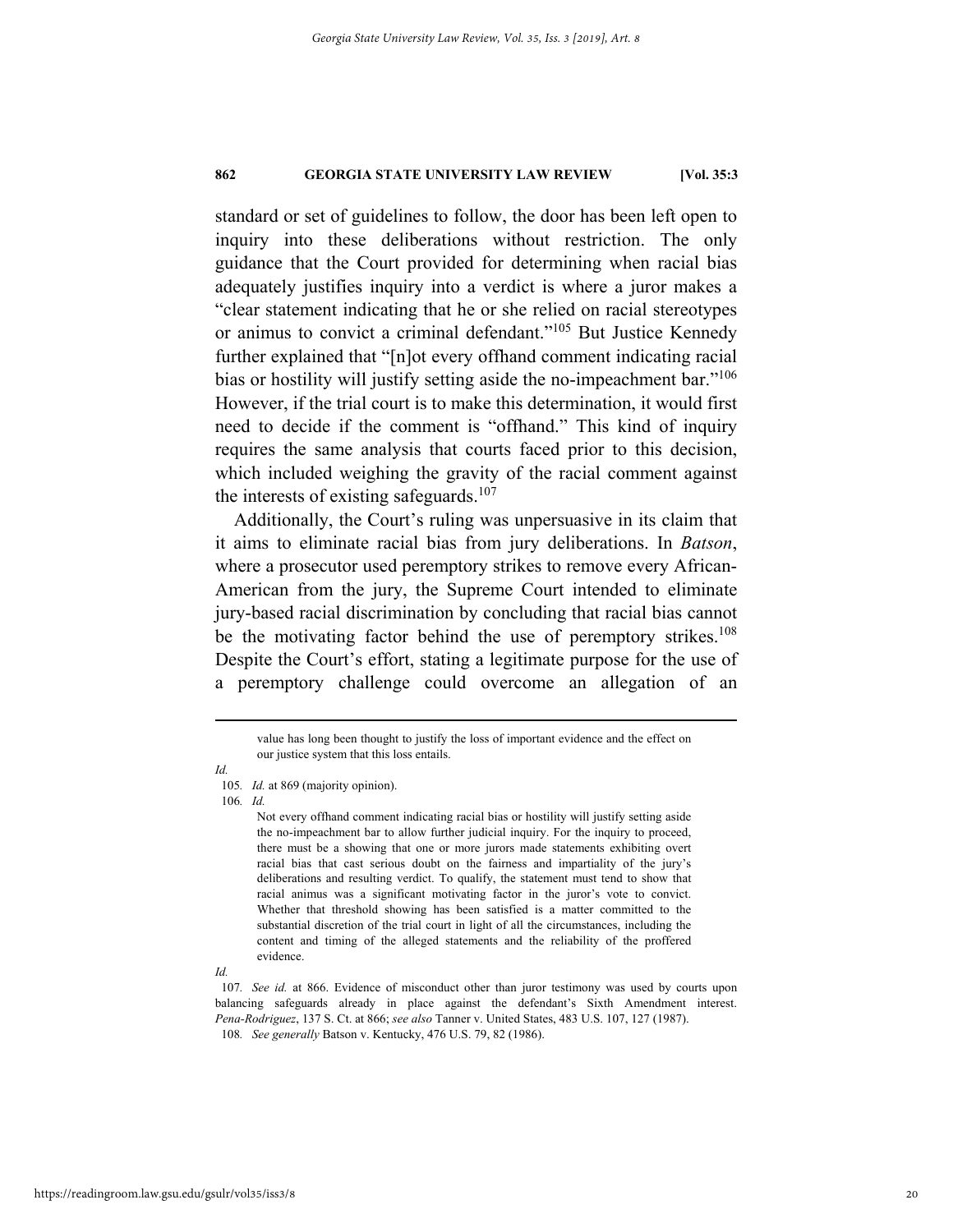illegitimate use.109 In *Batson*, the Court recognized the importance of eliminating racial bias in jury selection, but its approach was "aimed at only the most overt discrimination."110 Thus, the ruling in *Batson* continues to be ineffective in actually eliminating bias from jury selection because any allegation of bias can be overcome by simply stating any other legitimate reason for using the peremptory challenge.111 Moreover, courts have expanded the *Batson* ruling to apply to gender-motivated peremptory strikes.<sup>112</sup> Similarly, the Supreme Court in *Pena-Rodriguez* again attempted to remove racial bias from a different part of the jury system at the expense of exposing jurors to scrutiny and compromising the finality of verdicts.<sup>113</sup> However, the Court's ruling will prove unworkable

 110. Sarah Jane Forman, *The #Ferguson Effect: Opening the Pandora's Box of Implicit Racial Bias in Jury Selection*, 109 Nw. U. L. Rev. Online 171, 175 (2015).

111*. See generally Batson*, 476 U.S. 79.

It also raised the specter of a generalized equal protection attack on the very existence of the peremptory challenge: If a prospective juror has a right not to be excluded for constitutionally impermissible reasons, does he or she not also have a right not to be excluded for reasons which, by definition, cannot be rationally articulated? It is an odd constitutional right indeed which cannot be taken away for certain reasons, but which can freely be taken away for a universe of other unstated and unstatable reasons. It is also an odd constitutional right that can be taken away without explanation by a lawyer, but not by a state legislature.

Hoffman, *supra* note 109, at 835–36 (footnotes omitted).

112*. See* United States v. De Gross, 960 F.2d 1433, 1438 (9th Cir. 1992) (stating that use of genderbased peremptory strikes violated defendant's right to jury composed of fair cross-section of community); *see also* Nancy J. Cutler, *Recent Development:* J.E.B. v. Alabama *ex rel.* T.B.*: Excellent Ideology, Ineffective Implementation*, 26 St. Mary's L.J. 503, 515 (1994) ("After finding similar discrimination in the use of race- and gender-based peremptory strikes, Justice Blackmun applied midlevel equal protection scrutiny to the use of gender-based peremptory challenges.").

113*. See generally* Pena-Rodriguez v. Colorado, 137 S. Ct. 855 (2017). "Allowing such post-verdict inquiries would 'seriously disrupt the finality of the process.' It would also undermine 'full and frank discussion in the jury room, jurors' willingness to return an unpopular verdict, and the community's trust in a system that relies on the decisions of laypeople.'" *Id.* at 878 (citations omitted) (Alito, J., dissenting) (quoting Tanner v. United States, 483 U.S. 107, 120–21 (1987)).

 <sup>109</sup>*. See generally id.*; *see also* Morris B. Hoffman, *Peremptory Challenges Should Be Abolished: A Trial Judge's Perspective*, 64 U. Chi. L. Rev. 809, 833 (1996).

*Batson* held that a defendant could overcome the presumption that peremptory challenges were used legitimately by making a prima facie case that the challenges in the case at hand were race-motivated (*Batson* step one), after which the burden would then shift to the prosecutor to articulate a race-neutral reason for the challenges (*Batson* step two). If a race-neutral reason were proffered, then the final step would be for the trial court to determine whether the challenger had met his or her burden of proving that the peremptory challenges were in fact exercised because of racial prejudice (*Batson* step three).

*Id.* at 833–34 (footnotes omitted).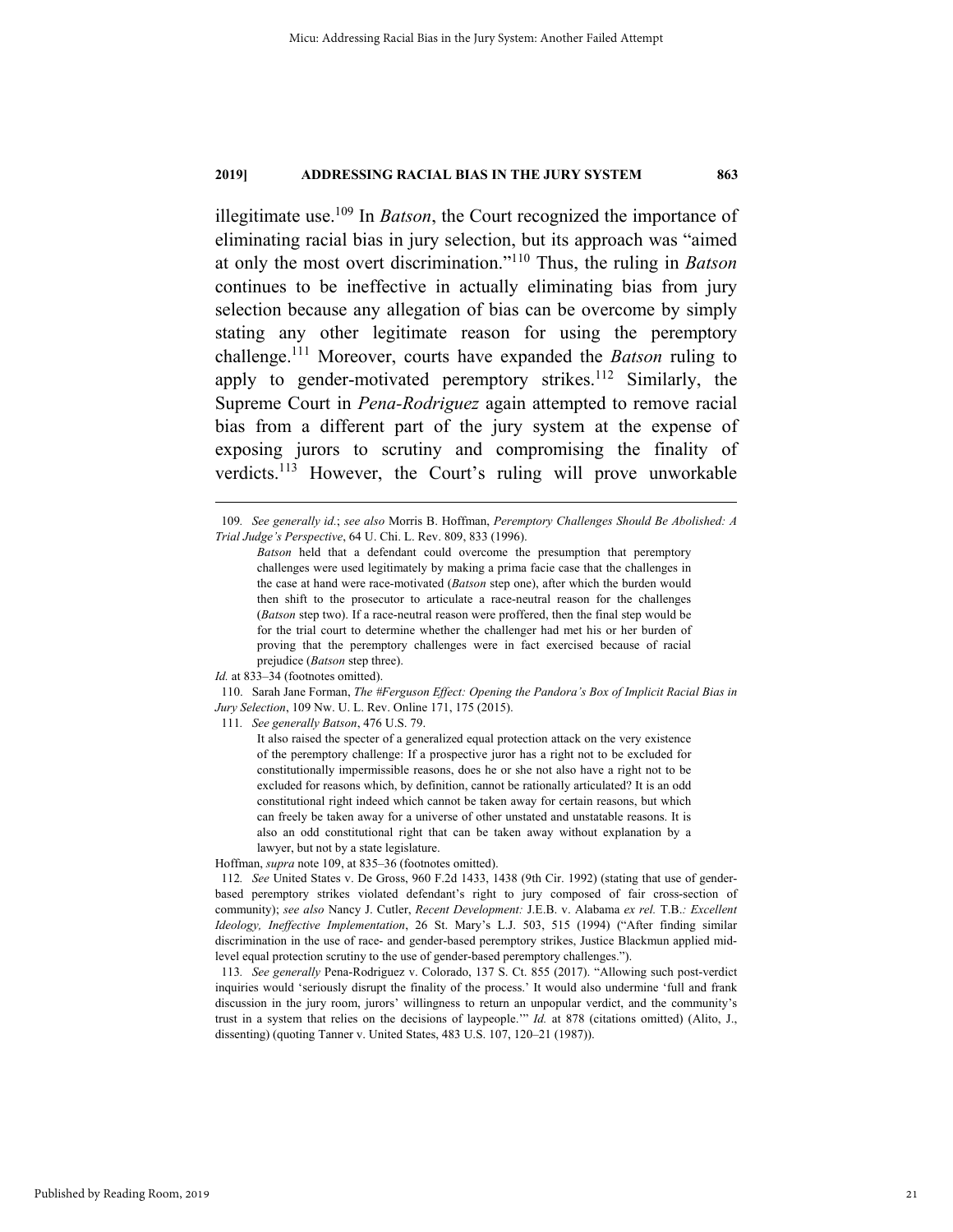unless the Court also provides guidelines for how lower courts should apply the exception that it created for Rule 606(b). What will prevent courts from expanding this ruling into gender-bias inquiries in jury deliberations, as has been done with the *Batson* holding? Indeed, at the core of our democracy is the "promise of equality under the law."114 Equally important are the finality of verdicts and the protection of free, frank, and candid jury deliberations that maintain the integrity of the jury system and its role in democracy. Allowing inquiry into jury deliberations for reasons of discovering racial bias not only opens the door to other equal protection inquiries but the Court's lack of guidance in *Pena-Rodriguez* also leaves it to the lower courts to answer whether the racial bias allegations, no matter how overtly stated, have actually made a difference in the outcome of the verdict. $115$ 

# *III. Proposal*

The right to an impartial jury trial is a fundamental principle in our justice system.<sup>116</sup> The Supreme Court, called upon to determine when this right has been compromised, has now added racial bias to the narrow list of exceptions to Rule 606(b), weakening the rule's protections of verdict finality, no juror harassment, and free and frank jury discussions.<sup>117</sup> But as seen in previous attempts by the Court to eliminate racial bias from the trial system, the result is often unworkable.118 In *Batson*, the Court aimed to eliminate attorney

 <sup>114.</sup> Powers v. Ohio, 499 U.S. 400, 407 (1991) ("Indeed, with the exception of voting, for most citizens the honor and privilege of jury duty is their most significant opportunity to participate in the democratic process."); *see also* J.E.B. v. Ala. *ex rel.* T.B., 511 U.S. 127, 146 (1994).

<sup>115</sup>*. See generally* United States v. Villar, 586 F.3d 76 (1st Cir. 2009).

<sup>[</sup>T]he court concluded that the lower court "did have the discretion to inquire into the validity of the verdict by hearing juror testimony to determine whether ethnically biased statements were made during jury deliberations and, if so, whether there is a substantial probability that any such comments made a difference in the outcome of the trial."

Wolin, *supra* note 29, at 278 (quoting *Villar*, 586 F.3d at 87).

 <sup>116.</sup> Wolin, *supra* note 29, at 297 (citing *Villar*, 586 F.3d at 76); *see also Pena-Rodriguez*, 137 S. Ct. at 861 ("The jury is a central foundation of our justice system and our democracy.").

<sup>117</sup>*. See Pena-Rodriguez*, 137 S. Ct. at 857; United States v. Benally, 546 F.3d 1230, 1234 (10th Cir. 2008), *abrogated by* Pena-Rodriguez v. Colorado, 137 S. Ct. 855 (2017).

<sup>118</sup>*. See generally* Batson v. Kentucky, 476 U.S. 79 (1986).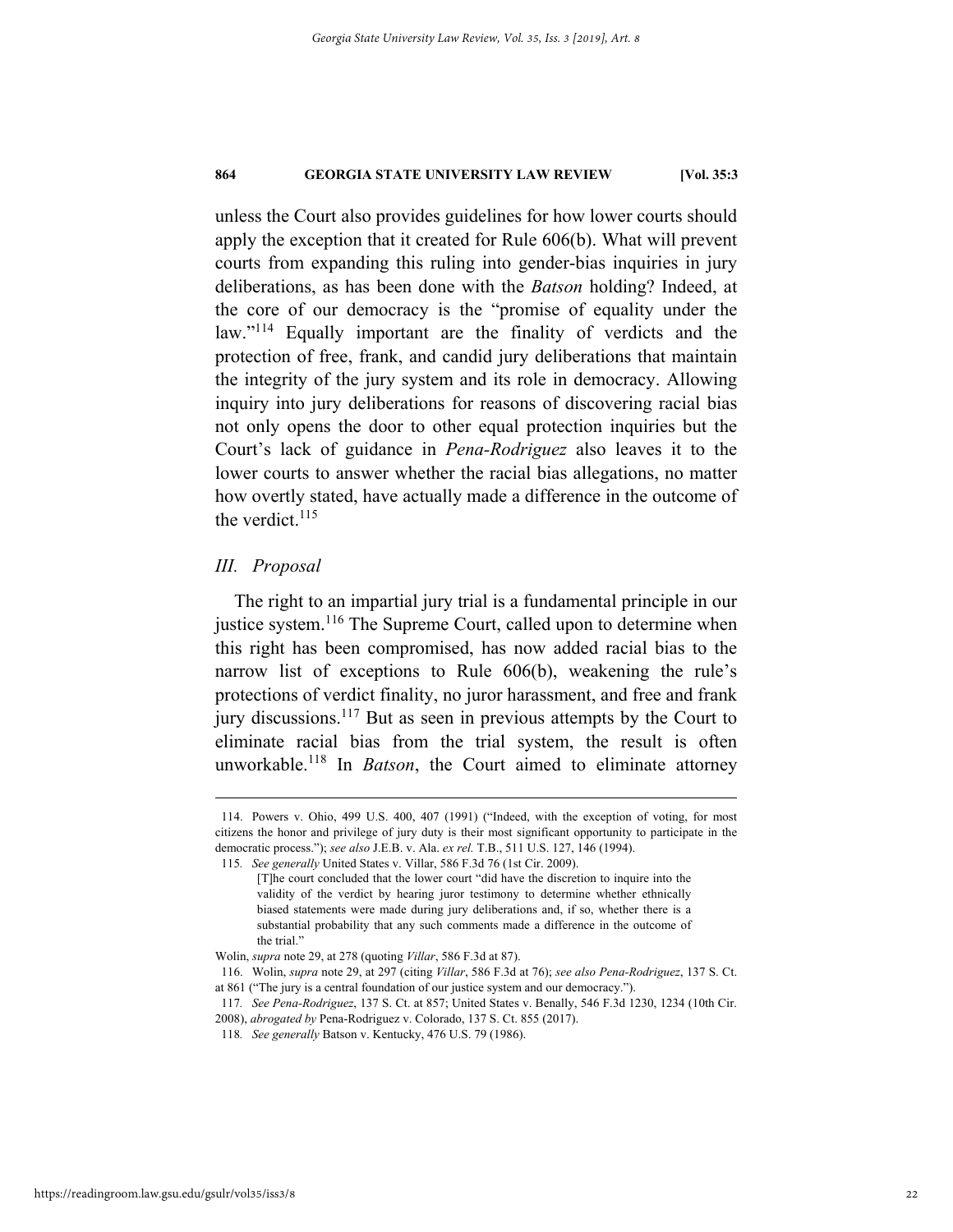racial bias toward potential jurors as well as to protect a juror's right to sit on a jury.<sup>119</sup> Although "these biases should be acknowledged and formally addressed" to avoid "denial of constitutional rights and eroding public confidence in the fairness of jury verdicts," the Court should look to more effective ways to implement a strategy to reach this goal.120 "Studies suggest that, despite *Batson* . . . , demographic profiling remains a principal strategy during voir dire."121 Attorneys have found ways around the *Batson* challenge, being able to offer any reason other than a racially discriminatory one for eliminating a juror.122 As critics of *Batson* point out, "[T]he Court purports to solve the problem of endemic jury discrimination by simply mandating a state of denial about it."<sup>123</sup> In doing so, the Court did not provide a workable strategy of eliminating racial bias from the process of jury selection. Similarly, thirty-two years later in *Pena-Rodriguez,* the Court revisited the attempt to eliminate bias from the trial process, although on a different end—the jury itself. Rather than assess the shortcomings of its prior, arguably failed attempt to set out a workable scheme to eliminating racial bias, the Court provided a similarly unworkable ruling that compromises the system more than it protects it.

When courts decide at their discretion that "what went on in the jury room [is] judicially reviewable for reasonableness or fairness, trials [are] no longer truly . . . by jury, as the Constitution commands. Final authority would be exercised by whomever is empowered to decide whether the jury's decision was reasonable enough[] or based on proper considerations."124 The prior discretion of the district court to determine if the application of Rule 606(b) extends to an allegation of juror misconduct was not changed by the ruling in *Pena-*

 <sup>119</sup>*. See generally id*.

 <sup>120.</sup> Siegfried C. Coleman, *Reliance on Legal Fiction: The Race-Neutral Juror*, 41 S.U. L. Rev. 317, 318 (2014).

 <sup>121.</sup> Joshua Revesz, Comment, *Ideological Imbalance and the Peremptory Challenge*, 125 Yale L.J. 2535, 2536 (2016).

<sup>122</sup>*. See generally Batson*, 476 U.S. 79.

 <sup>123.</sup> Tania Tetlow, Symposium, *Why* Batson *Misses the Point*, 97 Iowa L. Rev. 1713, 1714 (2012).

 <sup>124.</sup> United States v. Benally, 546 F.3d 1230, 1233 (10th Cir. 2008) (citing Carson v. Polley, 689

F.2d 562, 581 (5th Cir. 1982)), *abrogated by* Pena-Rodriguez v. Colorado, 137 S. Ct. 855 (2017).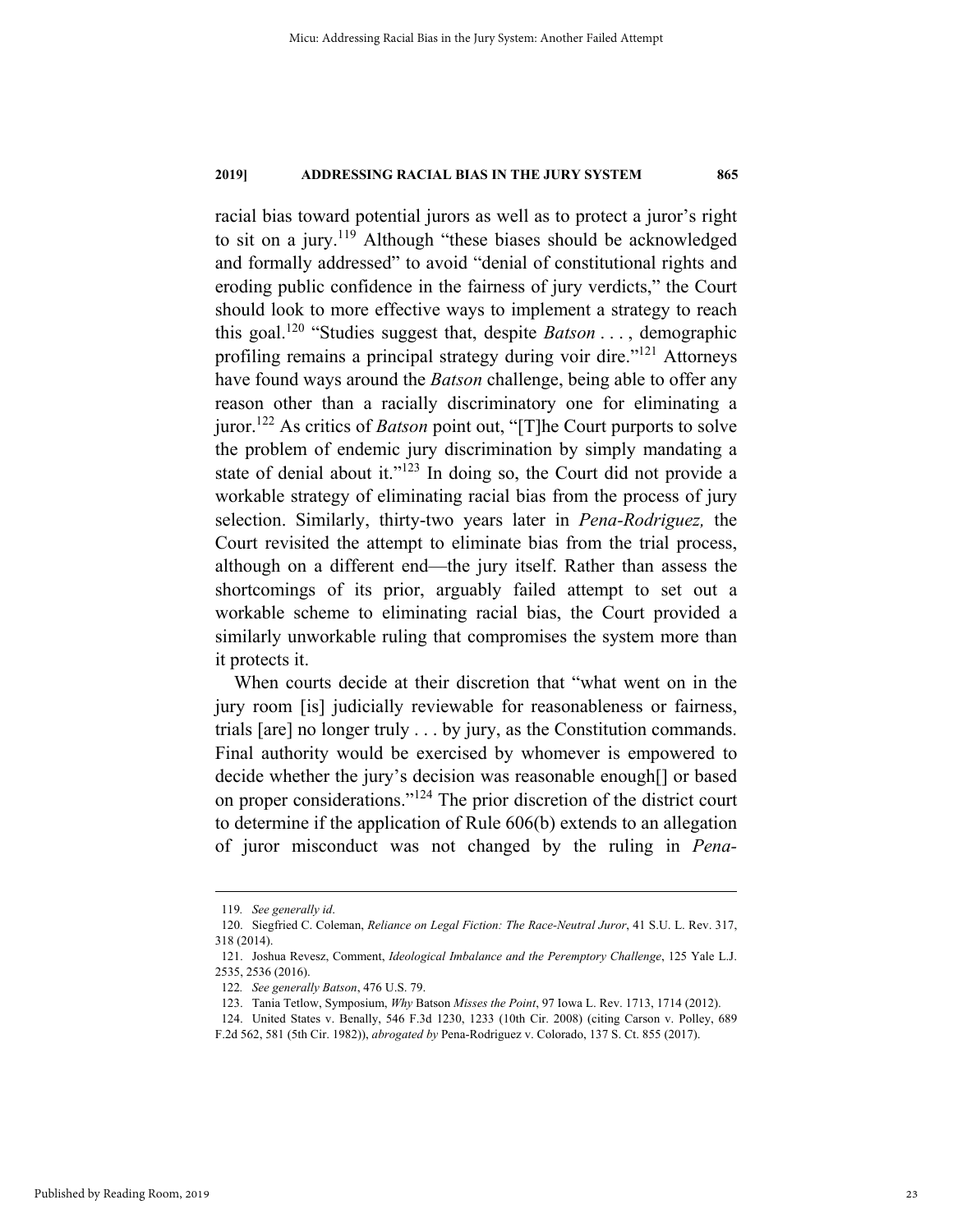*Rodriguez*. The Supreme Court did not resolve the issue as to how a district court judge should treat possible racial biases of jurors because it did not provide a standard by which to guide the lower court into making the determination as to what merits an exception under Rule  $606(b)$ .<sup>125</sup> For those courts which already followed this exception to the no-impeachment rule, the judge still needs to determine what constitutes juror misconduct and when to set aside the verdict. One court may decide that an offhand racial slur is enough to require inquiry into the verdict, while another court may interpret the standard to be broader, and may choose to deny inquiry under the same circumstances.126 All the Supreme Court did in *Pena-Rodriguez* was provide a bright line rule that racial bias is an additional exception to Rule 606(b) and may be grounds for setting aside a verdict. The Court has left to the state rules of professional ethics and to the discretion of the lower courts the "practical mechanics of acquiring and presenting such evidence."<sup>127</sup> A lower court may still conclude that a juror's bias did not rise to the standard required to bring the verdict's credibility into question.

The Supreme Court should provide a test or standard by which lower courts can determine when racial bias sufficiently influences the verdict, so as to allow an exception to Rule 606(b). Although it seems unlikely that racial bias can be measured uniformly using a test or standard without any direction, courts will still make this determination on their own just as they did before. For example, the

 <sup>125.</sup> United States v. Villar, 586 F.3d 76, 82 (1st Cir. 2009) ("The district court's response to an allegation of juror misconduct is generally reviewed only for abuse of discretion.").

<sup>126</sup>*. See Pena-Rodriguez*, 137 S. Ct. at 869. The Court stated:

Not every offhand comment indicating racial bias or hostility will justify setting aside the no-impeachment bar to allow further judicial inquiry. For the inquiry to proceed, there must be a showing that one or more jurors made statements exhibiting overt racial bias that cast serious doubt on the fairness and impartiality of the jury's deliberations and resulting verdict. To qualify, the statement must tend to show that racial animus was a significant motivating factor in the juror's vote to convict. Whether that threshold showing has been satisfied is a matter committed to the substantial discretion of the trial court in light of all the circumstances, including the content and timing of the alleged statements and the reliability of the proffered evidence.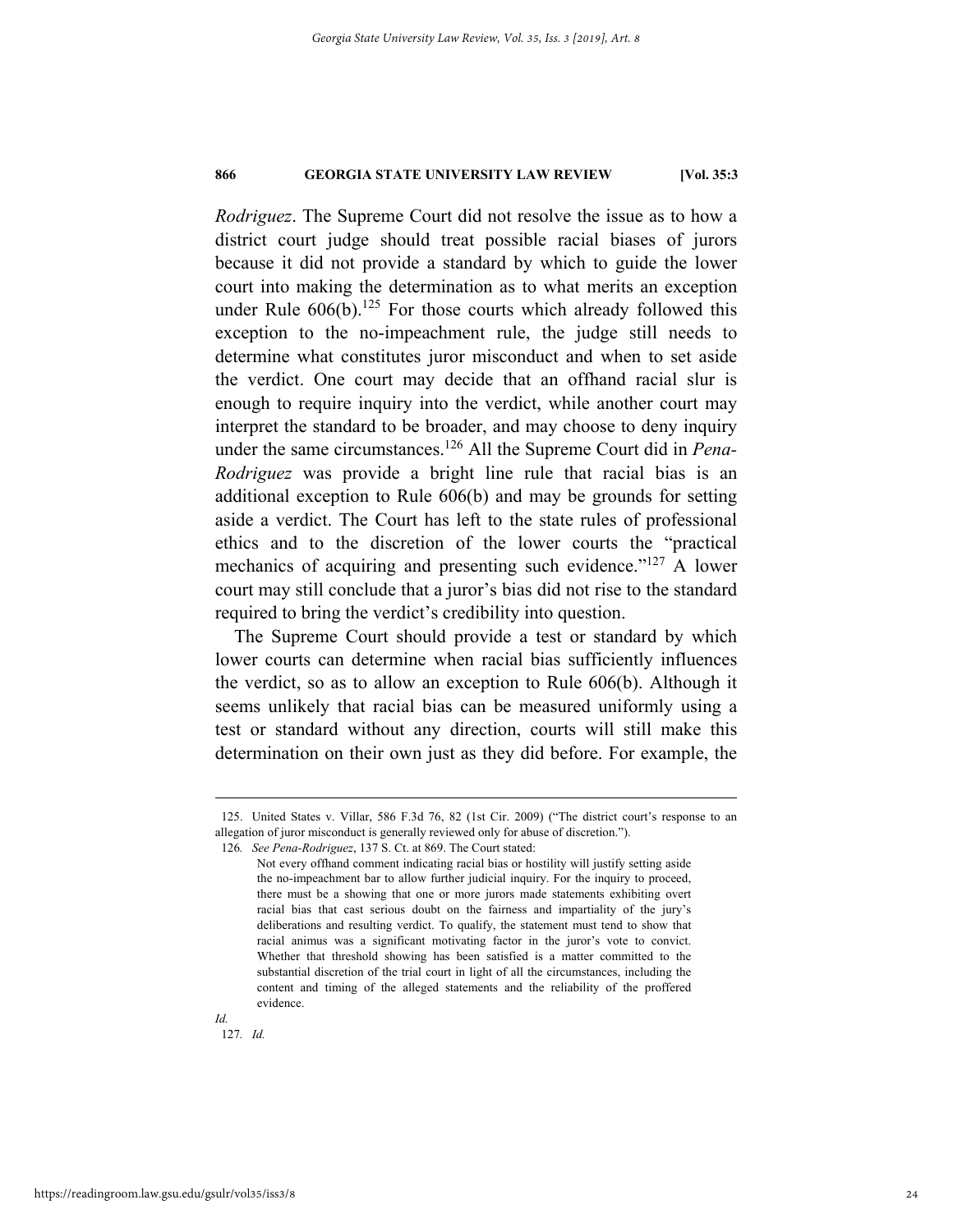*Villar* court, recognizing important policy considerations underlying the rule, identified two exceptions—extraneous prejudicial information and outside influence—and concluded that "[a] 'court should only conduct such an inquiry "when reasonable grounds for investigation exist," i.e., . . . . clear, strong, substantial[,] and incontrovertible evidence that a specific, nonspeculative impropriety has occurred which could have prejudiced the trial of a defendant.'"128 Under the *Pena-Rodriguez* standard, the *Villar*  outcome would hold the same validity as the outcome in *Shillcutt v. Gagnon*, where the court found no substantial likelihood that an alleged racial slur in jury deliberations would have prejudiced the defendant.<sup>129</sup>

Alternatively, the Supreme Court can set a very strict standard so that only the most overt and blatant manifestations of racial bias are considered in overturning a verdict, and the Court can implement additional safeguards for dealing with lesser showings of bias. For example, the court can provide an additional instruction to the jury at the beginning of the trial that jurors may come forward at any time before the verdict and privately disclose another juror's misconduct to the judge and the grounds for which the jurors may do so. Although this is not a new standard or rule, the additional reminder to the jurors that they should deal with any concerns regarding misconduct *before* the verdict is rendered may help bring those concerns to the surface sooner in the trial process. Evidence of racial bias should not be ignored at any stage of the trial process, but a lack of a defined standard for dealing with such racial bias after a verdict

*Id.* at 1159–60.

Published by Reading Room, 2019

 <sup>128</sup>*. Villar*, 586 F.3d at 83.

 <sup>129.</sup> Shillcutt v. Gagnon, 827 F.2d 1155, 1156 (7th Cir. 1987) ("[In] the affidavit submitted after trial, one juror encouraged the others to be 'logical' and to take notice that Shillcutt was black and the girl was white. Another juror responded by saying Shillcutt 'wasn't capable of loving anybody.'"). The court reasoned:

<sup>[</sup>E]ven if we could take a close-up view, still we would know little of what prompted such a comment, or whether it was typical of the observations made by jurors . . . . [N]o other racial comments were made. The jury deliberated at least five hours prior to the time the comment was allegedly made, and there is nothing to suggest that in the final twenty minutes of deliberation the comment influenced or had any impact on the verdict.